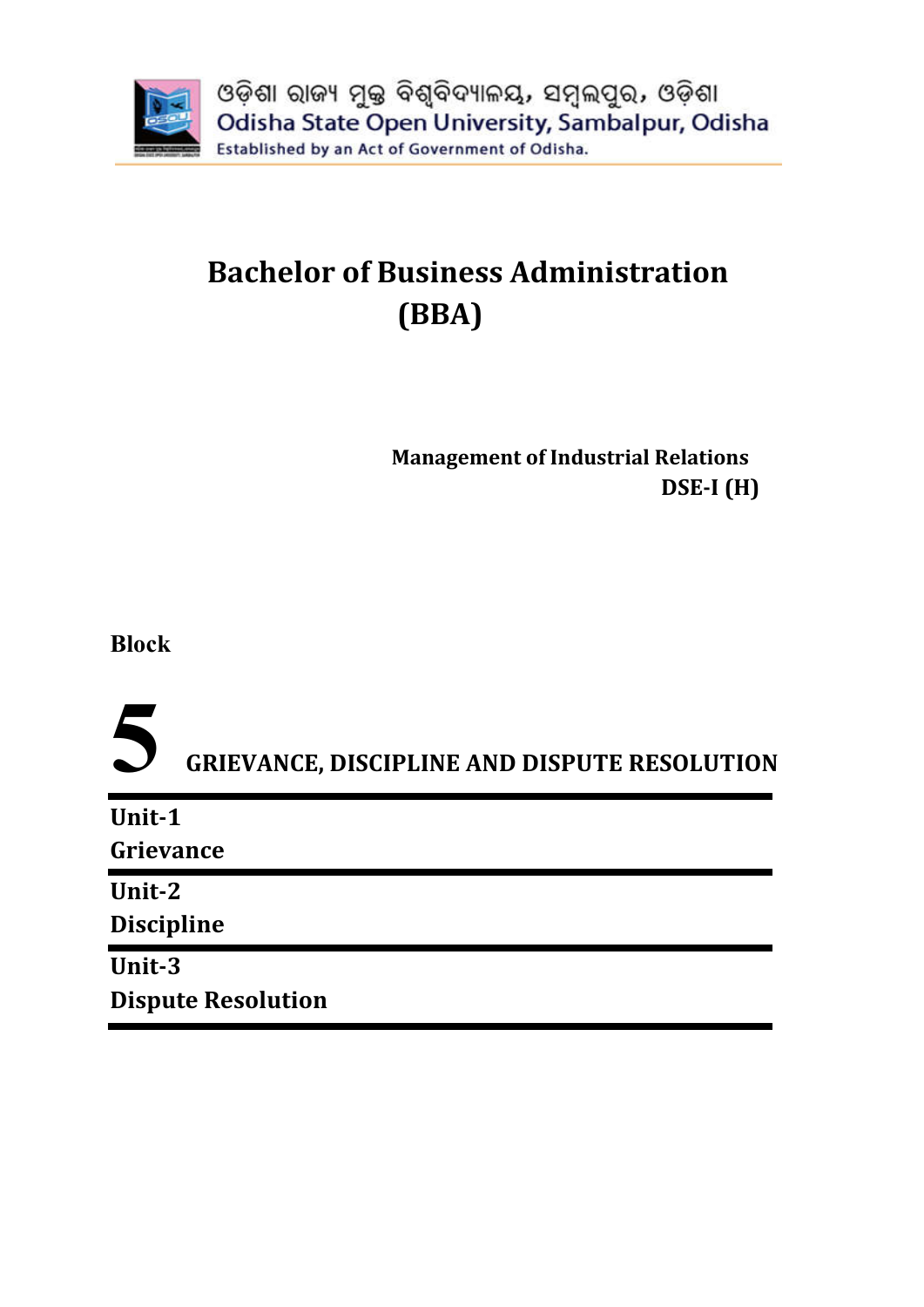### **DSE – I (H) Block -5**

**1st Edition – 2021** 

#### **Course Writer : Dr. Girish Balasubramanian**

**Indian Institute of Management** Lucknow

**Course Editor** : **Dr Madhumala Pathy** Lecturer, Department of Commerce Ravenshaw University, Cuttack

#### **Programme Coordinator : Dr. Ansuman Jena**

 Academic Consultant (Management) Odisha State Open University Sambalpur

#### **Formatting : Lipina Sahoo**

 Jr. Executive (Non-Academic) Odisha State Open University Sambalpur

### **Material Production**

#### **Dr. Manas Ranjan Pujari**

Registrar Odisha State Open University

Sambalpur



© OSOU, 2021*. Grievance, Discipline and Dispute Resolution* is made available under a Creative Commons Attribution-ShareAlike 4.0http://creativecommons.org/licences/by-sa/4.0

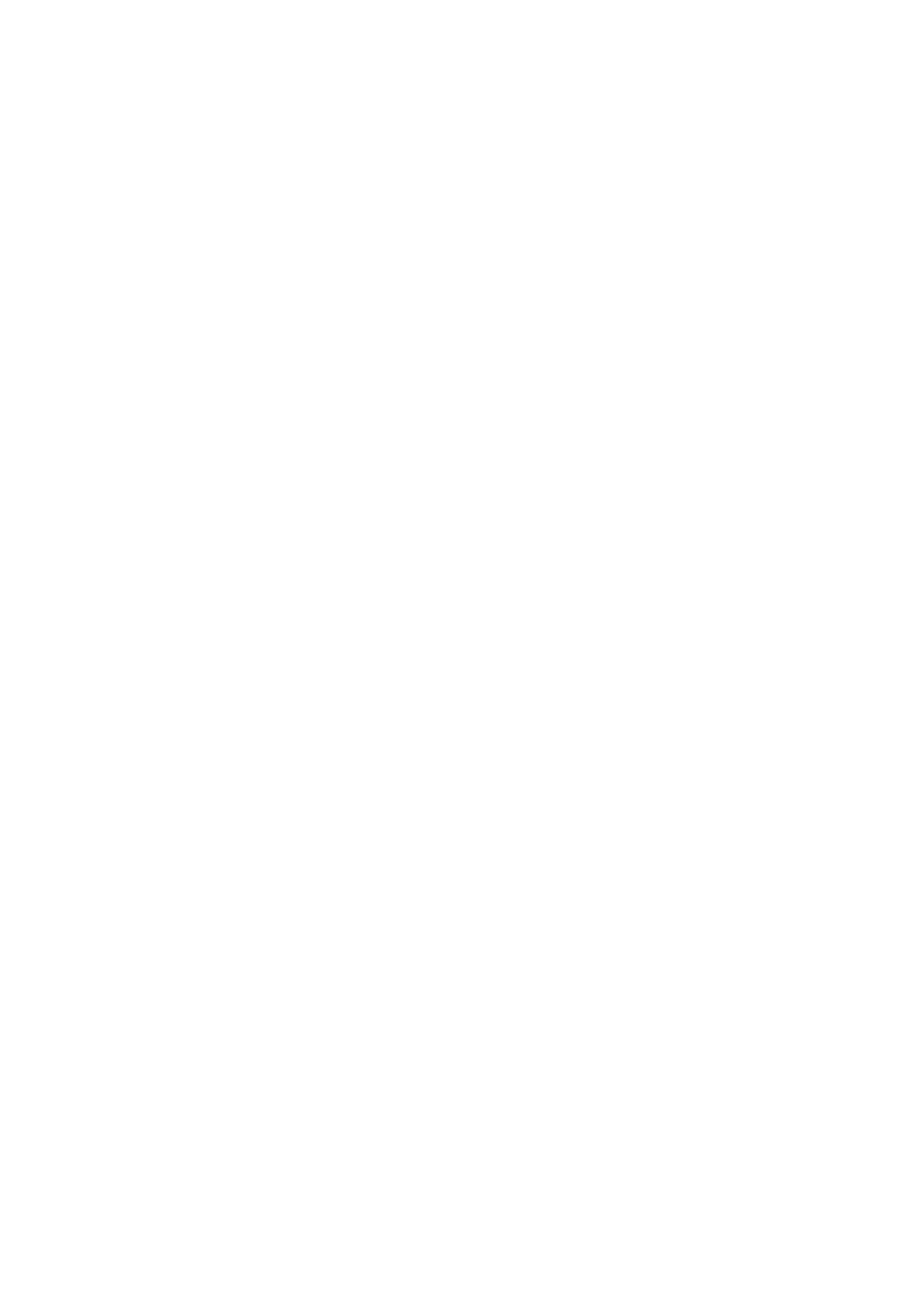Farell (Farell,  $1983$ )<sup>2</sup>Form the basis for the response of the individual. These theories posit that employees faced with discontent, an employee either chooses to exit the firm or decides to voice their discontent. This action of exiting or raising a voice depends on the level of loyalty that the individual employee has towards the firm. Owing to the discontent, the employee may choose to neglect primary responsibilities or develop an apathetic attitude towards work, such as increased absence at work, unruly behavior resulting in disciplinary issues, which will be dealt with in the subsequent unit (unit 2). The employee, however, may also choose to express concern, discontent in a positive way. Feeling of dissatisfaction may be expressed informally or orally, or individuals may also choose not to express it. Feelings of discontent/dissatisfaction at work affect the employees' performance, morale and also compromise their commitment levels and therefore indirectly also is likely to affect the performance of the firm. Grievance redressal, therefore, is a critical activity in any organization. Management of Grievance is also one of the key determinants of employee relations in the firm.

#### **1.3 Definition of Grievance**

The dictionary meaning of a Grievance is, "*An official statement of a complaint about something believed to be unfair or wrong.*". The International Labor Organization (ILO), in their resolution R130 – Examination of Grievances Recommendation, 1967 (No. 130), have defined Grievance under general principles as "*any measure or situation which concerns the relations between employer and worker or which affects or may affect the conditions of employment of one or several workers in the undertaking when that measure or situation appears contrary to provisions of an applicable collective agreement or of an individual contract of employment, to works rules, to laws or regulations or to the custom or usage of the occupation, branch of economic activity or country, regard being had to principles of good faith*."3 . The Indian Labor Conference and the Report of the First National Labor Commission have adopted the definition on similar lines. Grievance is "*Complaints affecting one or more individual workers in respect of their wage payments, overtime, leave, transfer, promotions, seniority, work assignments, working conditions, and interpretation of service agreement, dismissal, and discharges." <sup>4</sup>* . It is evident that Grievance can be raised by an individual employee or a group of employees. Administrative processes and procedures adopted by employers to resolve these complaints, therefore, fall under the Grievance Procedures.

#### **1.4 Nature, Cause, and effect of Grievance**

It is important to note that Grievance for an employee should be associated with aspects of work or employment. The discontent arising out of any personal or family problems

 $\frac{1}{2}$ <sup>2</sup>Farrell, D. (1983). Exit, voice, loyalty, and neglect as responses to job dissatisfaction: A multidimensional scaling study. Academy of management journal, 26(4), 596-607.

https://www.ilo.org/dyn/normlex/en/f?p=NORMLEXPUB:12100:0::NO::P12100\_ILO\_CODE:R130, accessed on 27<sup>th</sup> October 2021<br><sup>4</sup> Srivastava, S C, 2012, Industrial Relations and Labor Laws (6<sup>th</sup> Edition), pg. 275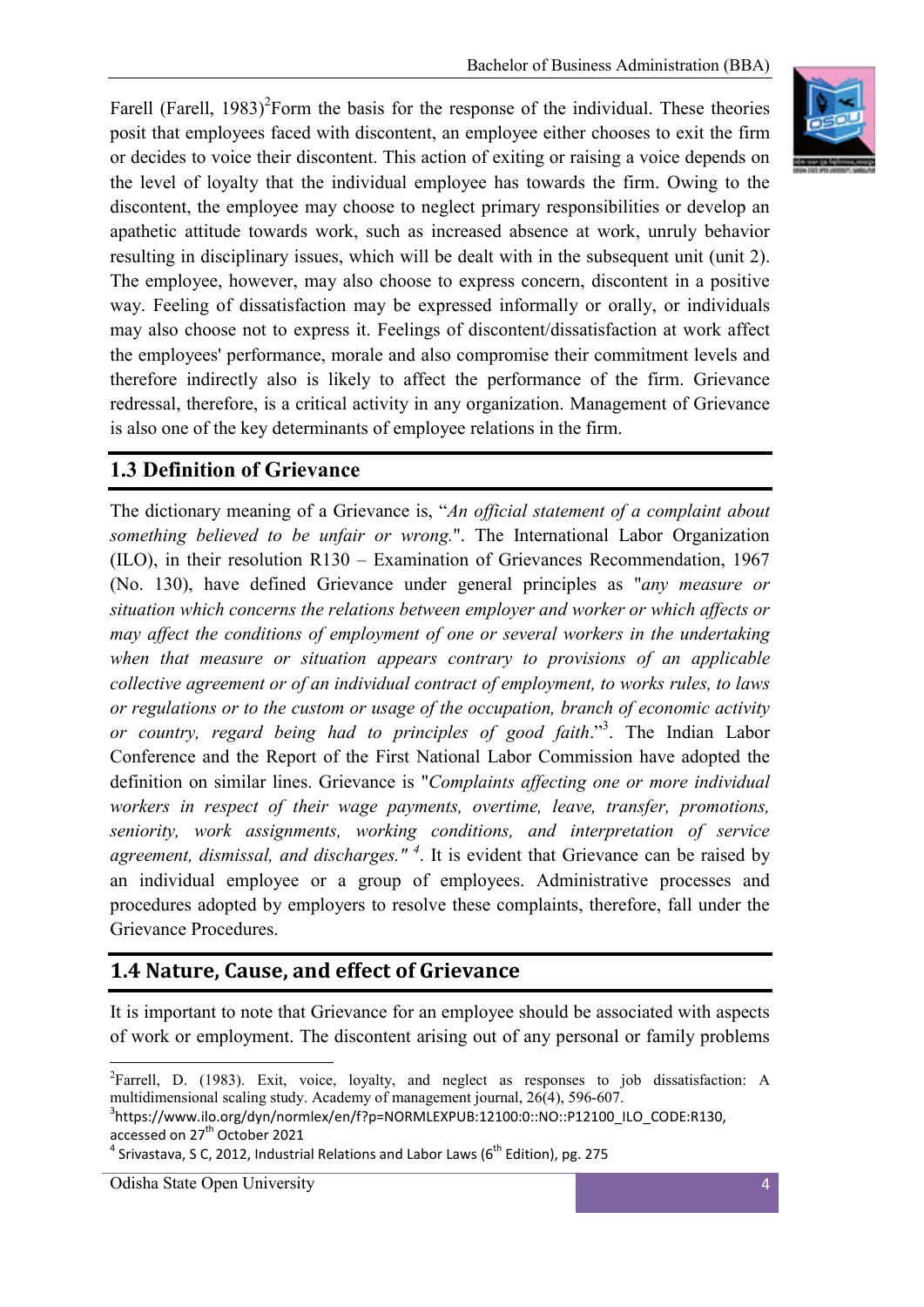is not classified under Grievance. It is also important to note that the discontent needs to manifest in some form for it to be classified as a grievance. Grievance thus has a very narrow connotation within the work setting. As evident from the definition of 'Grievance' – formal complaint about work could fall under any of the categories:



- Economic
	- o Wages
	- o Overtime payments
	- o Bonus or incentive payments
- Working conditions
	- o Improper physical conditions of work
	- o Hazardous physical conditions of work for instance, lack of proper personnel protective equipment/safety shoes or hard-hats
- Employees/Supervisors/Co-workers
	- o Harassment or bullying by supervisors or co-workers
	- o Threatening words or actions by supervisors or co-workers
- Conditions of Service
	- o Leave related
	- o Policies on promotions or transfers
	- o Medical facilities
	- o Disciplinary rules
	- o Codes of conduct

The effect of Grievance can be divided into three categories, namely effect on employee, effect on employers/supervisors, and effect on the organization.

- Effect on employees
	- o Low morale and motivation
	- o Increase in aggressive behavior or violence
	- o Reduced levels of commitment and work engagement
	- o Possible stress and burnout
	- o Increased rates of turnover/exit from the organization
- Effect on employers/supervisors
	- o Increased cases of indiscipline
	- o Undue stress on employers/supervisors
	- o Strained relations with workers/employees
- Effect of Grievance on Organization
	- o Possible Industrial Relations Problems/Labor Unrest, as a result, reduced industrial peace.
	- o Loss of productivity
	- o The increased cost of production of product/service
	- o Increased wastage of materials
	- o Compromise in quality of product/service
	- o Possible loss of brand/reputation and trust amongst the employees and prospective employees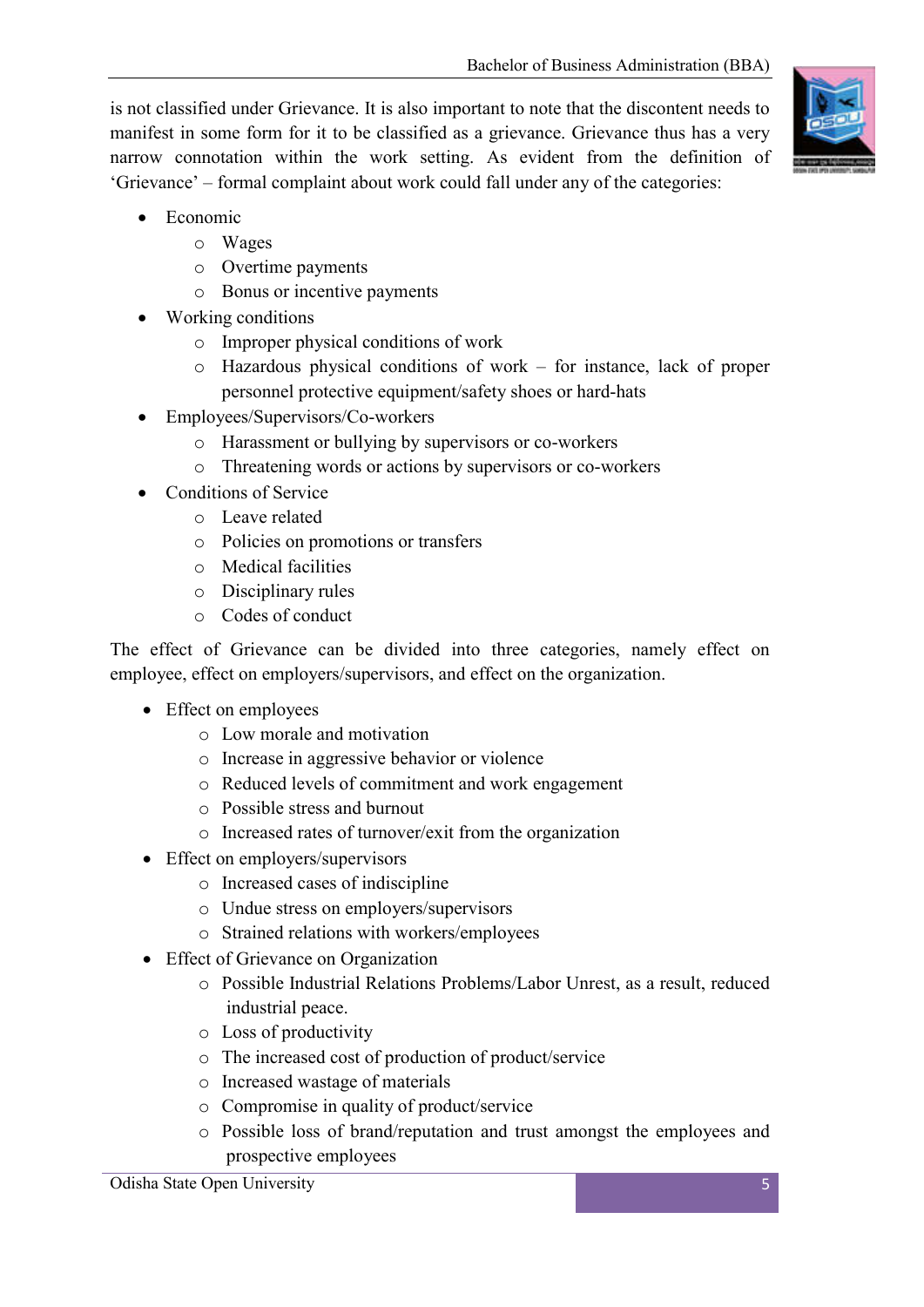### **1.5 Grievance Procedures and Legal framework**

It is necessary to have appropriate grievance handling procedures to effectively handle employee grievances. The primary objective of an effective grievance handling procedure is to nip the discontent in the bud itself and ensure that the Grievance does not manifest itself into a major industrial dispute. Most large firms and corporations have formal grievance handling procedures. The First National Labor Commission set up in 1969 in their recommendations suggested a three-step grievance redressal procedure as shown in figure 1. The first step is that the aggrieved employee raises a formal complaint with their immediate supervisor/manager. The supervisor/manager tries to address the Grievance within a suitable time. If the aggrieved employee is not satisfied then, there is a provision for appeal to the Department Head, and if the employee is still dissatisfied with the solution provided, then they can finally appeal to the Grievance Redressal Committee. The Sixteenth Session of the Indian Labor Conference in 1958 adopted the Voluntary Code of Discipline, which provided for a mutually agreed upon grievance procedure between employees/their representatives (trade unions) and management/employers for speedy grievance redressal.

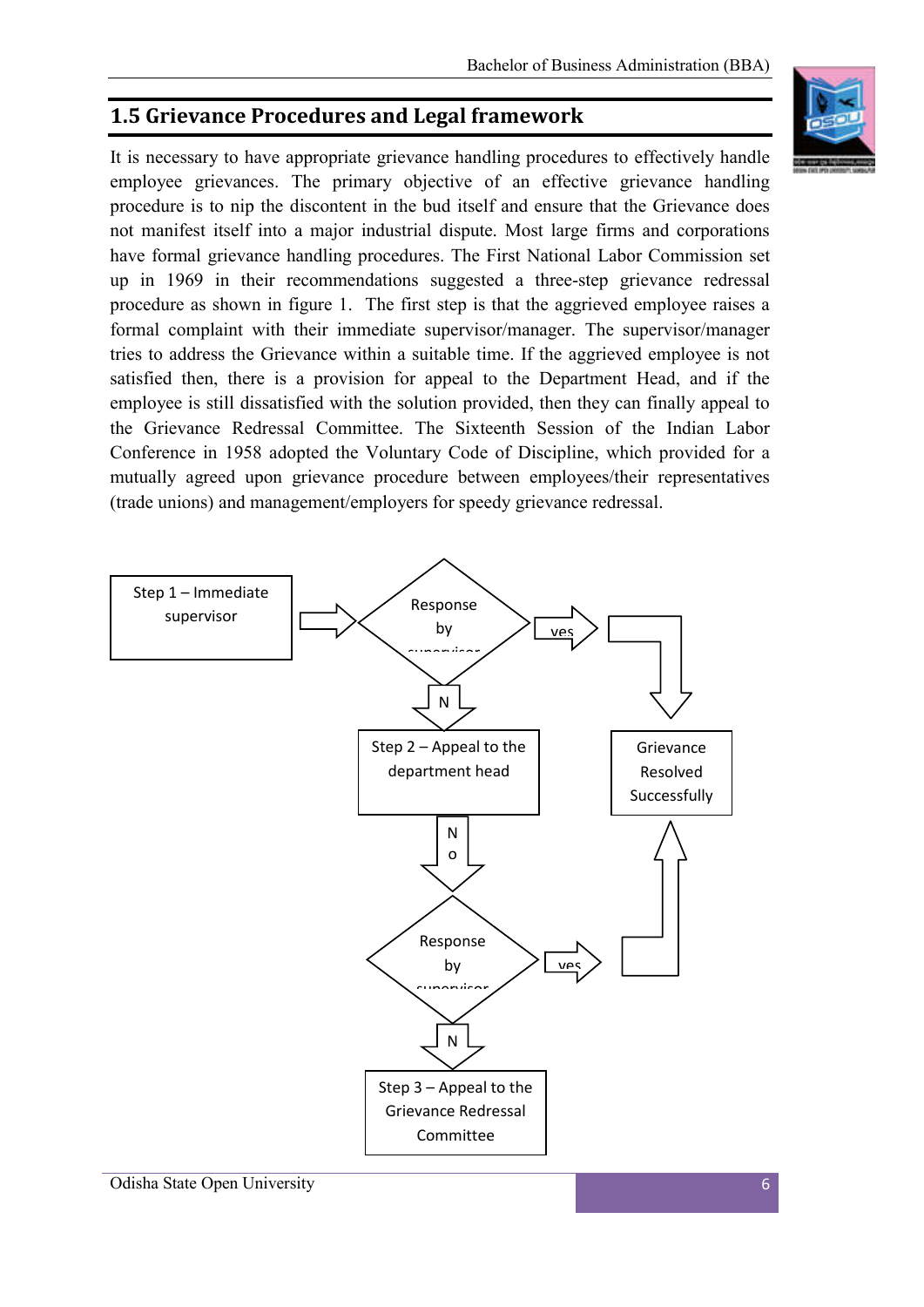



 *Figure 1: Legal Framework in India for handling Grievance*

Figure 1 presents an outline of key legislations and legal frameworks with respect to Grievance Procedures. The Industrial Employment Standing Orders (IESO) (Central Rules), 1946, and the Industrial Disputes Act, 1947 inform the legal framework for grievance procedures in India. Clause 15 of the IESO, 1946 (Central Rules) has a provision for submitting complaints to the immediate supervisor or manager with a further provision of appeals. Further, the Factories Act, 1948 has mandated the appointment of a welfare officer for settlement of Grievance. Owing to lack of adequate legislation for grievance redressal, in 1982 Industrial Disputes Act, 1947, under Section 9C, introduced with a provision for setting up a grievance settlement authority in an industrial establishment that employed 50 or more workmen. As per the 2010 amendment of the Industrial Disputes Act, 1948 – Section 9C has provisions for the formation of a committee. Constitution of grievance redressal committee has to be constituted by an industrial establishment employing 20 or more employees. The committee shall consist of an equal number of representatives of employers and employees not exceeding six members, and the chairperson of the committee would alternate every year between the representative of employer and employee. The amendment also has provisions for proportionate representation of women in the Grievance Redressal Committee. The amendment also has provided a time of 30 days to the committee for resolution of the Grievance.

#### **1.6 Contemporary perspectives and practices**

The strict adherence to grievance procedures often leads to undue delay, which might impact the swift redressal, which may prolong frustration amongst the aggrieved employees. Therefore, the whole objective of the grievance handling procedure is likely to get compromised due to a lack of speedy redressal. Legislations on their part have provisions of time limits within which the redressal needs to be carried out. However, there is no extreme repercussion of undue delay. Prolonged grievance handling often leads to loss of interest amongst the committee members to arrive at a solution, ego tussles amongst the members, and exploration of extra organizational methods by aggrieved employees for speedy redressal. The flip side is that it might eventually lead to an Industrial Dispute also. The pandemic has accelerated the adoption of technology by firms in their daily activities. Many of the activities have transitioned online. Grievance procedures also have transitioned online owing to the connected nature of work. Many firms have dedicated e-mail ids and Enterprise Resource Planning (ERP)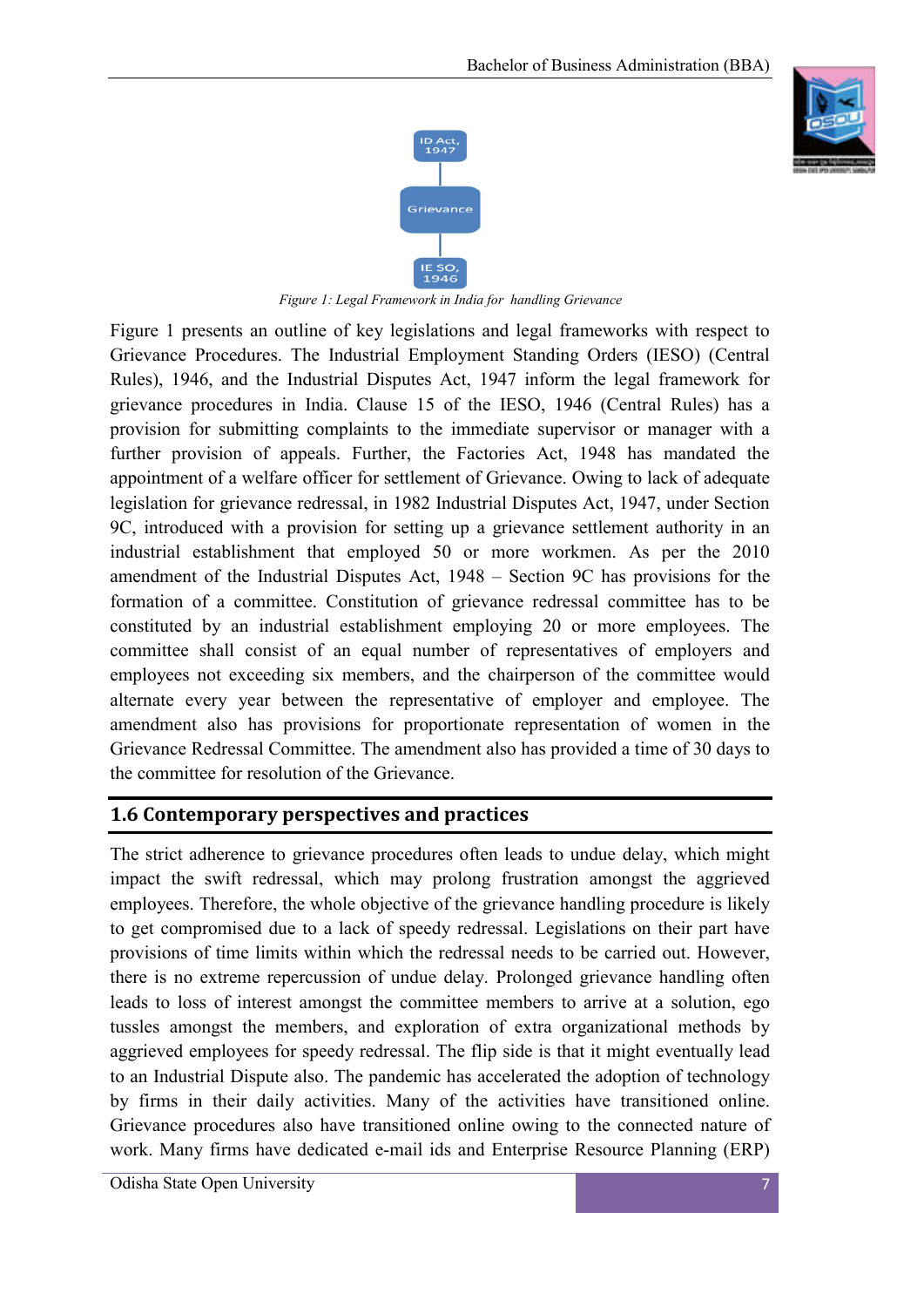systems for addressing the Grievance raised by the employees – thereby ensuring immediacy of action. The additional advantage is that both organization and employees are able to keep track of the procedures. The organizations are also able to build a repository of data to understand the nature of Grievance. It is also important to note that with changing times and increased awareness, employers though do not entertain dissatisfaction of employees on a personal front such as domestic problems or coping with the loss of a loved one under the domain of grievance redressal, but at the same time many firms do provide suitable professional counseling/help to the employees.

Management of firms has transitioned by leaps and bounds in the last couple of decades. Many of the management praxis, which was reactive earlier, have slowly transitioned into proactive measures. Using some of the concepts of positive psychology such as commitment (Mowday et al., 1979)<sup>5</sup>, Engagement (Bakker and Demerouti, 2008)<sup>6</sup>, Satisfaction (Locke, 1969)<sup>7</sup>, Happiness (Fisher, 2010)<sup>8</sup> – organizations regularly check the pulse of the employees through engagement and commitment surveys. There are dedicated and validated instruments available to carry out the engagement and commitment surveys. Leading consulting firms prepare their assessment and findings of the engagement levels and commitment levels of the workforce. Figure 2 presents a contemporary, alternative approach to the bureaucratic approach to handling grievance.



*Figure 2: Alternative method to handling grievance - Source - Adapted from Ratnam & Dhal, 2017*

Aggrieved employees often would present their Grievance to their immediate supervisors and managers. Therefore, the role of immediate supervisor/managers becomes crucial for effective grievance handling, and it is imperative to train them in grievance handling. Acceptance of grievance signals to the employees is that the supervisors/managers are at least willing to look into the issue objectively. It also signals their concern towards the employees, which is a positive sign. Problem identification is an important second step because Grievance often is likely to have

<sup>-&</sup>lt;br>5  $5$ Mowday, R. T., Steers, R. M., & Porter, L. W. (1979). The measurement of organizational commitment. Journal of vocational behavior, 14(2), 224-247.

Bakker, A. B., & Demerouti, E. (2008). Towards a model of work engagement. *Career development international*. <sup>7</sup>

Locke, E. A. (1969). What is job satisfaction?. *Organizational behavior and human performance*,  $4(4)$ , 309-336.

Fisher, C. D. (2010). Happiness at work. *International journal of management reviews*, *12*(4), 384-412.

Odisha State Open University 8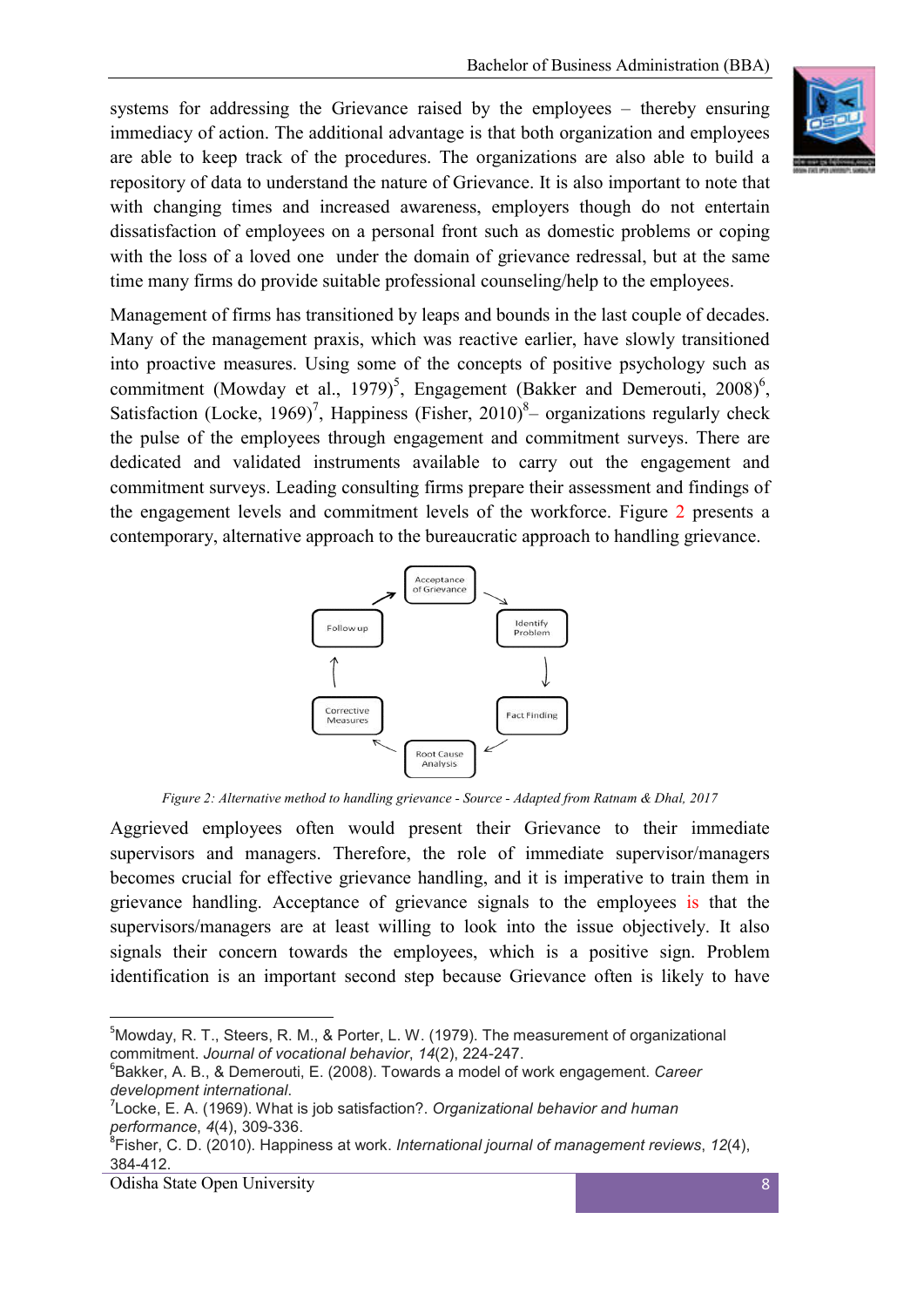emotional overtones – which may lead to exaggerating the problem. Problem identification is followed by an objective recording of the facts related to the Grievance. Fact-finding enables to separate emotions, feelings, and opinions out of the Grievance. It also makes it relatively easy to carry out the root cause analysis leading to the Grievance. The root cause analysis includes the frequency of occurrence, similar issues faced by other employees, some possible attitudinal or behavioral problems leading to the Grievance or the nature of the job itself, which might cause Grievance. The root cause analysis also pinpoints the reason for the Grievance, thereby making it easy to take corrective steps and measures. It is related to the nature of the job or enacting adequate policy interventions to ensure that the same grievance issue is not repeated. This approach also helps to avoid re-inventing the wheel – where similar grievances can be sorted out. The decision arrived at must be communicated to the aggrieved employee as well as corrective steps, if any, must be immediately implemented to bolster the confidence of the aggrieved employees. If possible, the decisions must also have been followed up at appropriate intervals to check if Grievance has been addressed or whether it has led to some other unexpected development or Grievance. Effective handling of Grievance not only leads to better morale and commitment from employees but also leads to lesser incidences of negative manifestations such as absenteeism, turnover, or non-punitive activities.

### **1.7 Summary of key points regarding Grievance and Grievance Procedures**

To summarize our discussions :

- Grievance has a narrower perspective within organizations. It arises because of a mismatch in the expectations of employees from the employer. A formal expression in the form of a complaint gives rise to the Grievance. Informal expressions are not considered under the ambit of Grievance.
- It is largely about discontent/dissatisfaction with respect to economic aspects of work, conditions of service, related to immediate supervisor/manager, or some policy intervention adversely affecting the aggrieved employee. A grievance can arise from the discontent of unwritten or intangible aspects of employment. Discontent due to personal factors/reasons are not considered under the purview of Grievance.
- A grievance can be both felt at an individual employee or collectively by a group of employees. Most contemporary organizations have formal grievance redressal procedures. As per legislation, any organization employing 20 or more employees needs to have a provision for a grievance redressal committee. Legislations also have made provisions for adequate representation of women in the grievance redressal committee.
- Model Grievance Procedure suggests a multi-step approach to handle Grievance, beginning with immediate supervisor, followed by department Head, and finally appealing to the committee.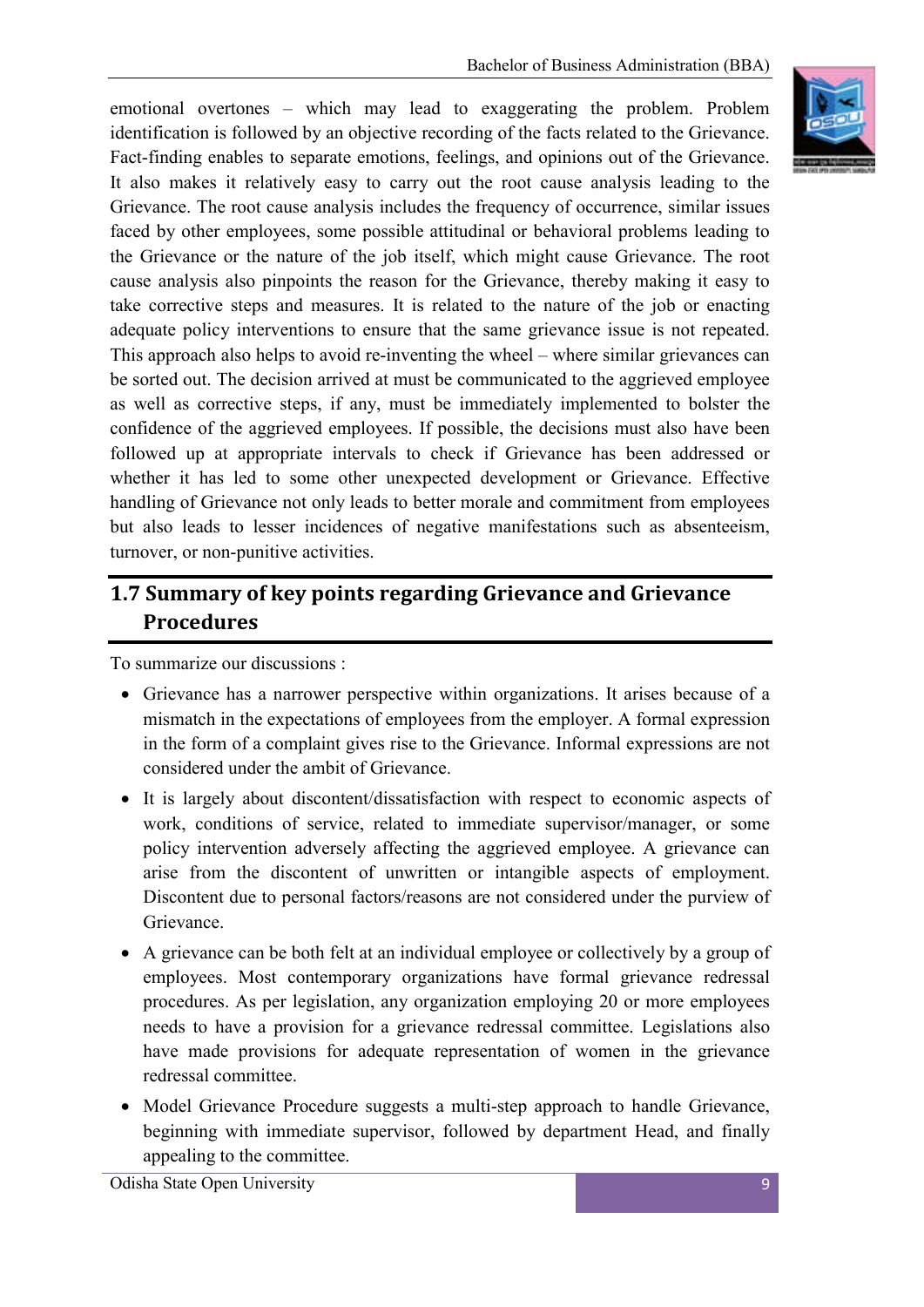The Industrial Employment Standing Orders, 1946 (Central Rules) and the Industrial Disputes Act, 1947 – Section 9C are the main legislations informing the legal framework for Grievance handling in India.



- Often due to prolonged redressal procedures, the levels of frustration are likely to arise – therefore, legislations have provided a time limit of 30 days to the Grievance Resolution Committee to address the Grievance.
- Grievance Redressal Committee or procedures do not take away the right of the individual or the collective to raise a dispute if necessary.
- Contemporary management techniques apply proactive techniques for grievance handling. The tremendous penetration of technology has aided the firms to suitably address Grievance. Technology has also enabled the firms to maintain a repository of Grievances and take suitable actions on them.

#### **1.8 Check your progress**

- What do you mean by Grievance?
- What are the causes of Grievance?
- What are the possible effects of Grievance?
- What procedures have been outlined for effective redressal of Grievance?
- Are there any alternative methods to address Grievance?
- Why is it important to address Grievance swiftly? Who plays a relatively important role in grievance redressal?
- Which legislation provides the legal framework for grievance redressal?
- As per which legislation, what is the limit of the number of employees to set up a Grievance Redressal Committee?
- What are the guidelines on the formation of the Grievance Redressal Committee, including the representation of women and its duration?
- Explain if Grievance can be individual or collective? What are the broad categories into which it can be classified? Can Grievance be related to personal issues?

#### **1.9 Key Terms**

- Dispute
- **•** Grievance
- Redressal
- Complaint
- Discontent
- Code of conduct
- Disciplinary rules
- Commitment
- Turnover
- Industrial peace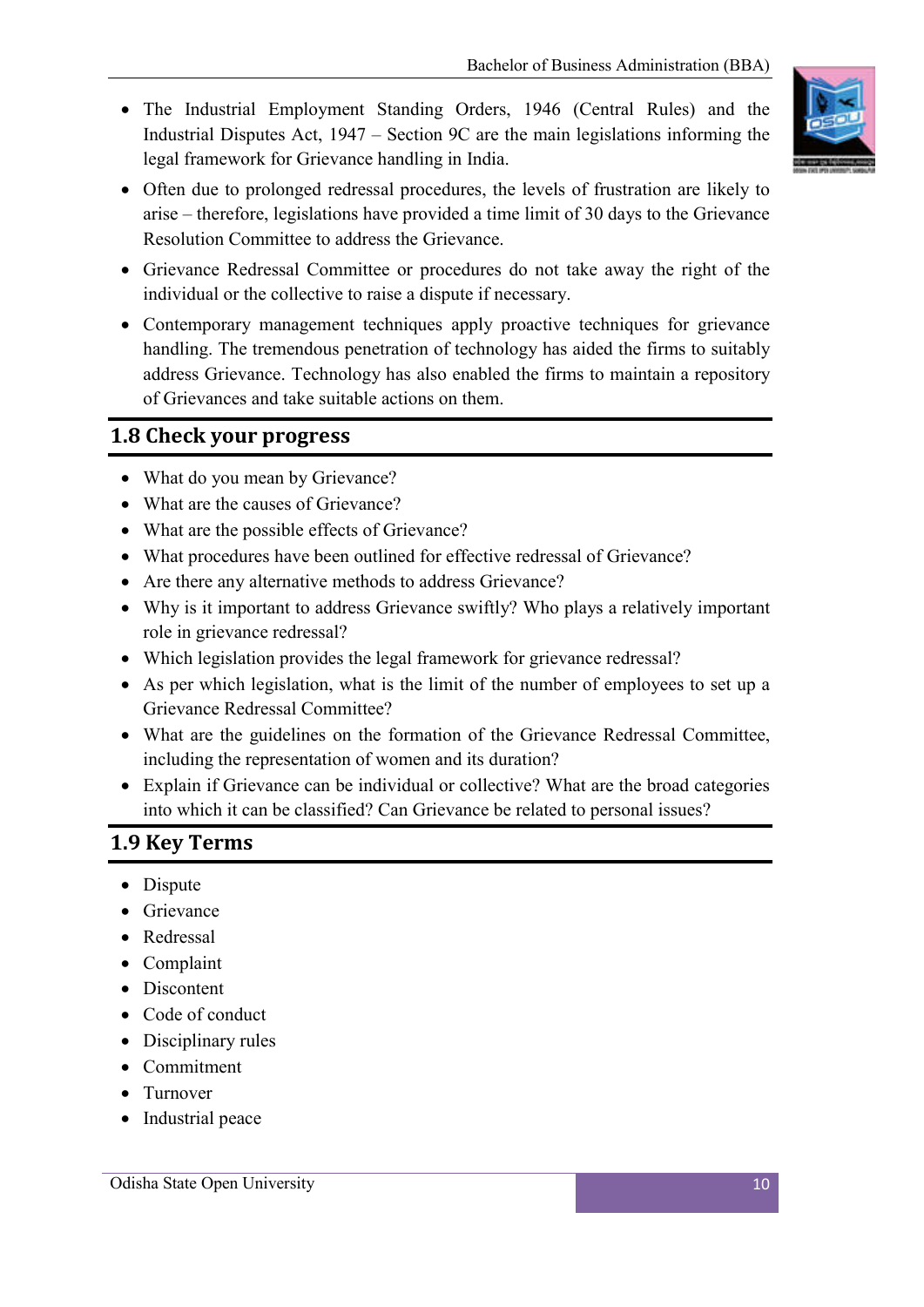### **1.10 Further Readings / References**

- Industrial Relations and Labor Laws, S C Srivastava, 2018. Vikas Publishing House
- Industrial Relations, C S Venkat Ratnam and Manoranjan Dhal, 2017. Oxford Publishing House
- Taxmann's Labor Laws 2021
- Labor Laws by PK Padhi, 2017, PHI Publications
- Report of First National Labor Commission, 1969
- Report of Second National Labor Commission, 2002

### **1.11 Model Questions**

- Briefly discuss the contemporary perspectives and practices followed for speedy redressal of grievances.
- What are the alternative methods available for effective grievance redressal system?
- Discuss about the legal framework adopted in India with respect to grievance procedures.
- Briefly explain the three steps grievance redressal procedure as recommended by First National Labor Commission

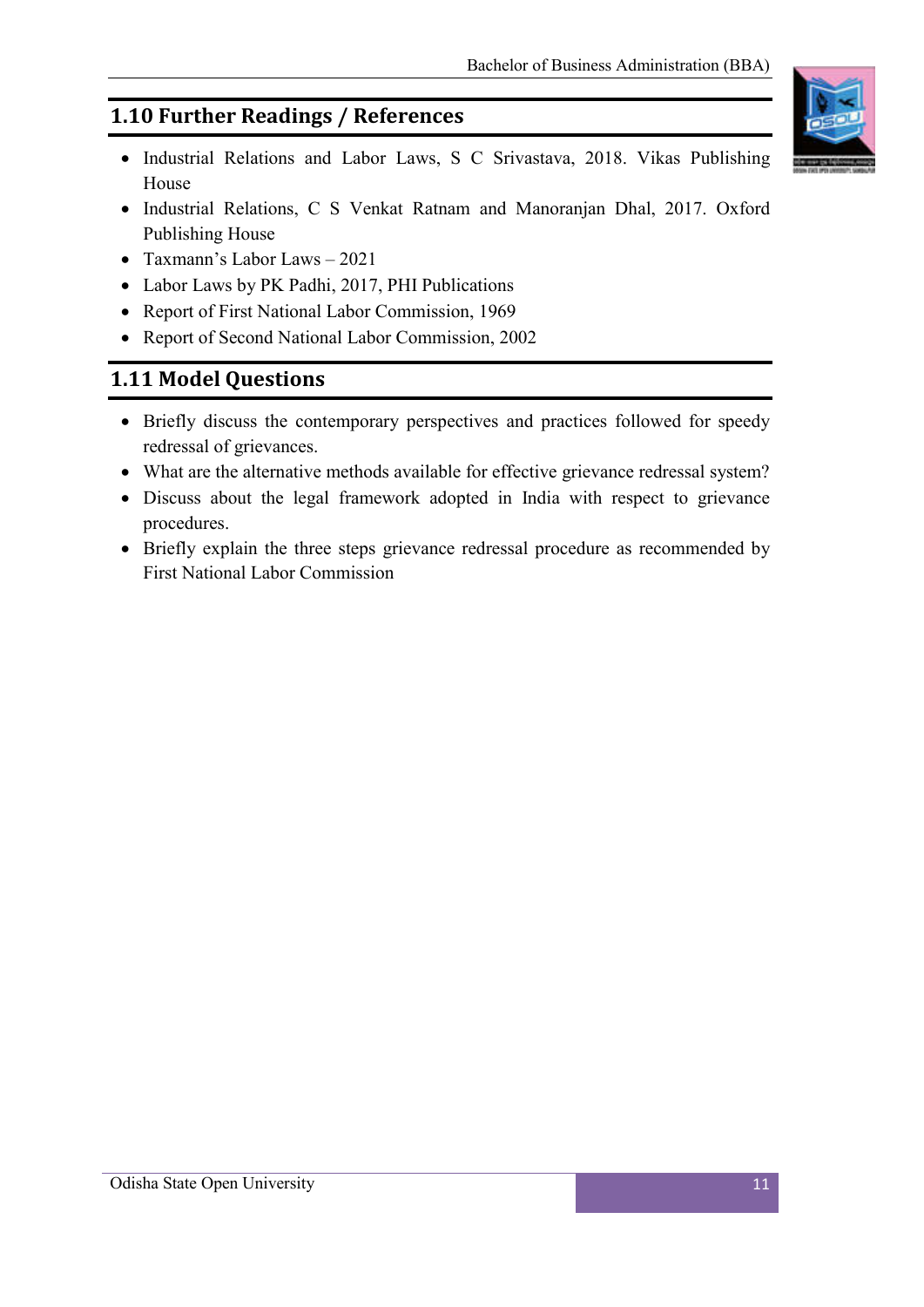## **Unit-2 Discipline**

#### **Structure :**

- 2.1 Learning Objectives
- 2.2 Definition of Discipline
- 2.3 Approaches to Discipline
- 2.4 Legal framework of India for Discipline
- 2.5 Some Basics of Domestic Enquiry
- 2.6 Some forms of punishments
- 2.7 Summary of Key Points Discussed
- 2.8 Key terms
- 2.9 Check your progress
- 2.10 further Readings/References
- 2.11 Model Questions

### **2.1 Learning Objectives**

The aim of this unit is to provide a basic understanding of the need to maintain and enforce Discipline at work. In this unit, we will:

- Understand and define Discipline
- Need and Purpose of Disciplinary Action in Industry
- Approaches to Disciplinary Actions
- The linkage between Grievance and Discipline
- The legal framework in India for Enforcing Discipline at work

### **2.2 Definition of Discipline**

The Oxford English Dictionary gives the meaning of Discipline as "*the practice of training people to obey rules or a code of behavior, using punishment to correct disobedience."<sup>9</sup>* . There is no formal or statutory definition of Discipline. It is used to connote a sense that individuals are expected to conform to certain behaviors. Failing to do so may attract penalties or punishment. For instance, it is expected that students come to a class on time – failing to do so would be considered indisciplined, and to correct such behavior, suitable penalties are imposed. Similarly, at the workplace, organizations have set rules and expected behaviors. Deviation from the set rules or expected behaviors is when it is considered a lapse of Discipline. Discipline can have both positive and negative connotations. In its positive sense, Discipline denotes that the individual consciously regulates their behavior as per the prescribed rules and regulations. The negative connotation of Discipline denotes the aspect of control and



ــ<br>9 https://www.google.com/search?q=Discipline+meaning&oq=Discipline+meaning&aqs=chrome..69i57j0 i271l3.3815j0j7&sourceid=chrome&ie=UTF-8 accessed on 27<sup>th</sup> October 2021

Odisha State Open University 12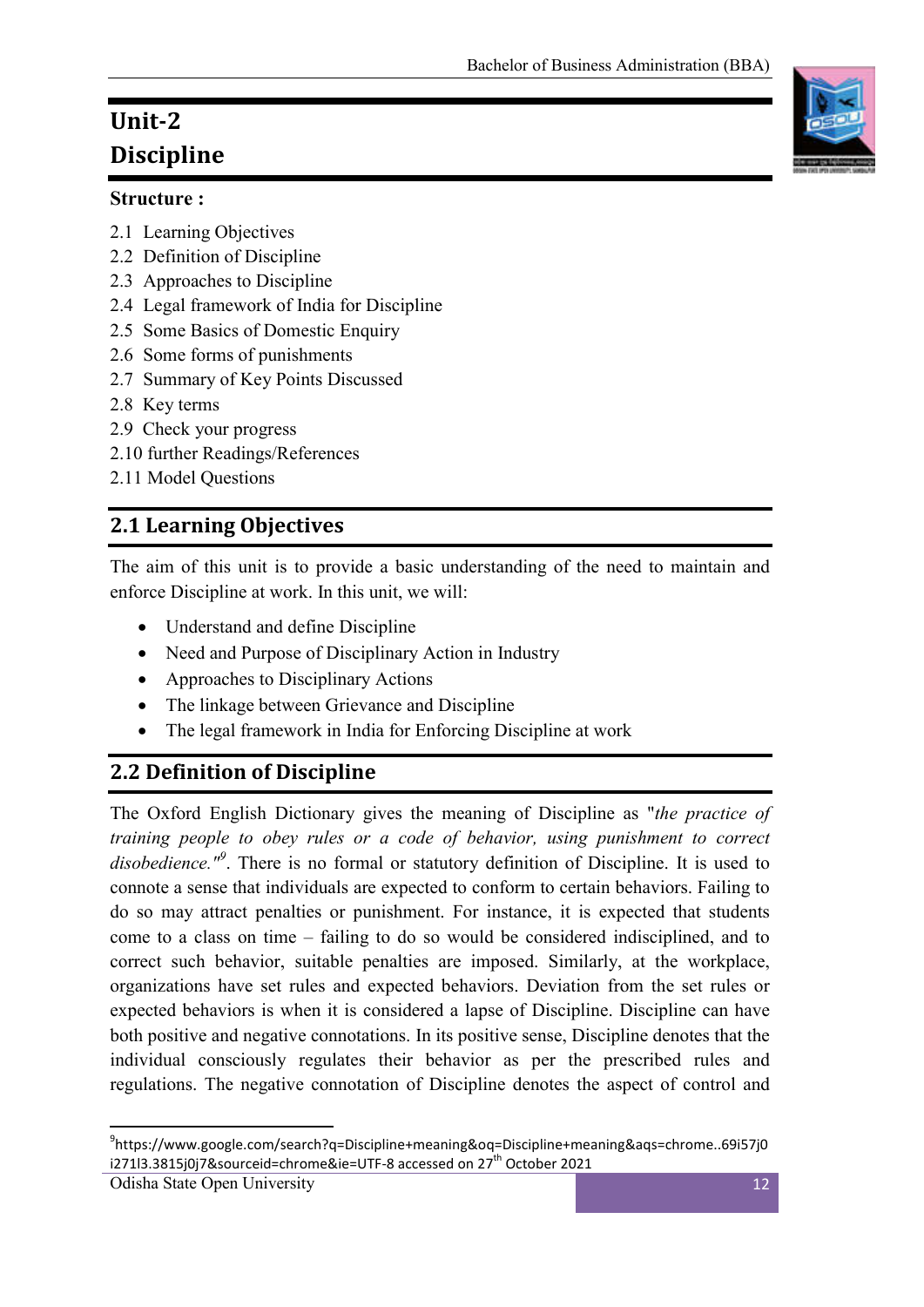enforcement of certain rules by some authorities. The Reinforcement Theory given by Ivan Pavlov and BF Skinner has contributed towards our understanding of positive and negative reinforcements to elicit required behaviors. The core dimensions of Discipline are obedience to rules and cooperation. The implied outcome of a disciplined workforce is increased efficiency at work, reduced accidents, and better quality services/products.



The now outdated concept of the master-servant relationship is at the core of the concepts of Discipline, albeit it does not include a total surrender of the employee to the whims and fancies of the employer. The economic arrangement is such that the employee willingly foregoes some amount of autonomy and surrenders to the control of the employer in return for the wages and the benefits provided. Thus enforcement of Discipline at the workplace is a crucial activity to ensure smooth operations, better productivity, and a safe working environment. Thus lack of Discipline at the workplace is characterized as misconduct, and organizations often tend to impose strict penalties and punishments to ensure Discipline amongst the employees. We can draw parallels between Grievance and Discipline. A grievance is formally expressed by the employee to their immediate supervisor/manager, whereas the employer lays out expected behavior, rules, and regulations, and expected conduct – as a part of the Discipline. Violations of any of these at the workplace are then formally taken up under the relevant aspects of disciplinary proceedings, and corrective actions are expected.

### **2.3 Approaches to Discipline**

reinforcement theory The informs our approaches to Discipline. Drawing an analogy from the positive and negative reinforcements, there are two broad approaches to Discipline, as shown in figure 3. The aim is to elicit some expected behaviors. This can be elicited either by imposing strict punishments or by creating conditions such that individual employees naturally gravitate towards the expected behaviors.

A punitive approach is a traditional approach. It is anchored in coercion and threatening. The punitive approach rests on the assumption that fear can induce coercion and submission to rules, and required behavior can be elicited. On the face of it, a punitive approach may work, but it only ends up creating discontent and discomfort and possibly leading to Grievance. Besides, the threat of punishment often does not create a positive working environment, thereby compromising on other aspects like efficiency and job satisfaction. All the productive energies of the employees are likely to be focused on avoiding punishments, or nullifying the threat, or worse still, subverting the system to avoid punishments. It has also been observed that the intended behavioral change often is not achieved.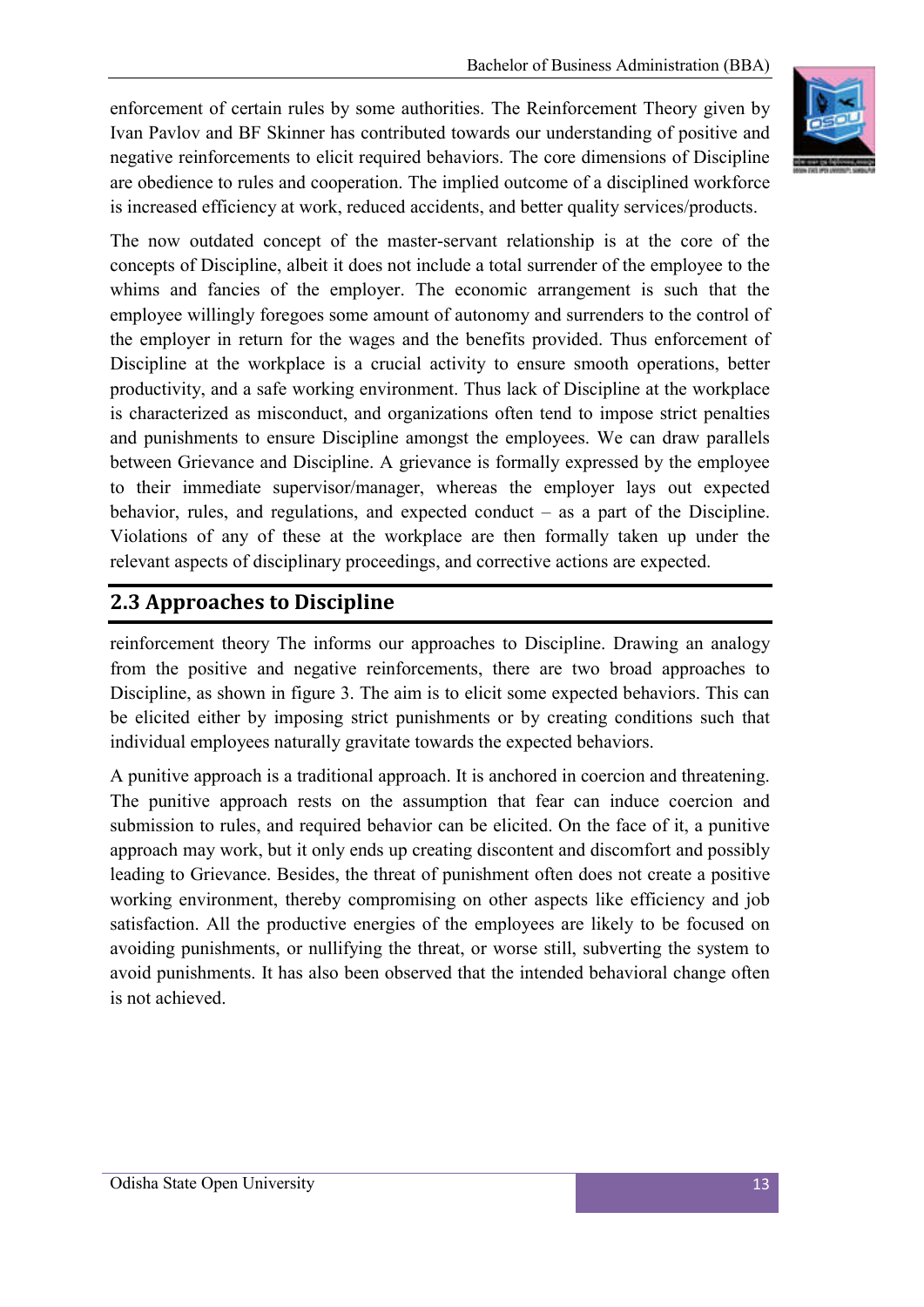

*Figure 3: Approaches to Discipline - Source prepared by the Author*

Drawing from the positive reinforcements perspective, the reformative approach, on the other hand, adopts a more training and development-oriented approach. This approach is premised on the basis that Discipline at the workplace is also a function of proper awareness and training. Thus the approach is rather than treating the symptoms; the root causes are treated. Punitive actions often are only symptomatic treatments. The reformative approach looks to address the root cause of the problem and the Discipline at hand. It is also premised on the fact that suitable training and education can act as interventions to instill Discipline amongst the employees. The other advantage of adopting a reformative approach is that a positive working environment is created, which creates a positive impact on the productivity and satisfaction levels of the employees. Intuitively employees enjoy Discipline, and hardworking and mostly disciplined – coercive techniques are likely to create mental barriers and resistance amongst the employees.

#### **2.4 The legal framework of India for Discipline**

Discipline is not defined in any of the statutes/legislations. Industrial Employment (Standing Orders), 1946 provides a major framework for enforcing Discipline at the workplace. The schedule to the Industrial Employment (Standing Orders), Act 1946 contains the details of mattes to be provided within the standing orders of a firm. Among other things, it is necessary for the organization to intimate the employee about the conditions of service, termination, provisions of leave, working in shifts, reporting authorities, specific acts classified as misconducts, and their penalties. There are Model Standing Orders as well - which serve as a guideline for the organization to create their customized standing orders. A firm employing 100 or more employees is required to adhere to the provisions of this legislation. Any act of employee which is against the prescribed rules and standing orders or improper discharge of duties is classified as misconduct. Some of the examples of misconduct are insubordination, disobedience of orders, neglect of work. Punitive actions are often taken to rectify the behaviors of the employees against such acts of indiscipline. A consequence of such punitive actions varies from a warning to censure to imposing fines or even leading to discharge or dismissal from service. The decision to discharge or dismiss cannot be taken at the whims and fancies of the employer, but a proper domestic inquiry has to be conducted.

Depending on the seriousness of the indiscipline or the misconduct, employers may decide to impose a fine, issue a warning or a memo, or termination from employment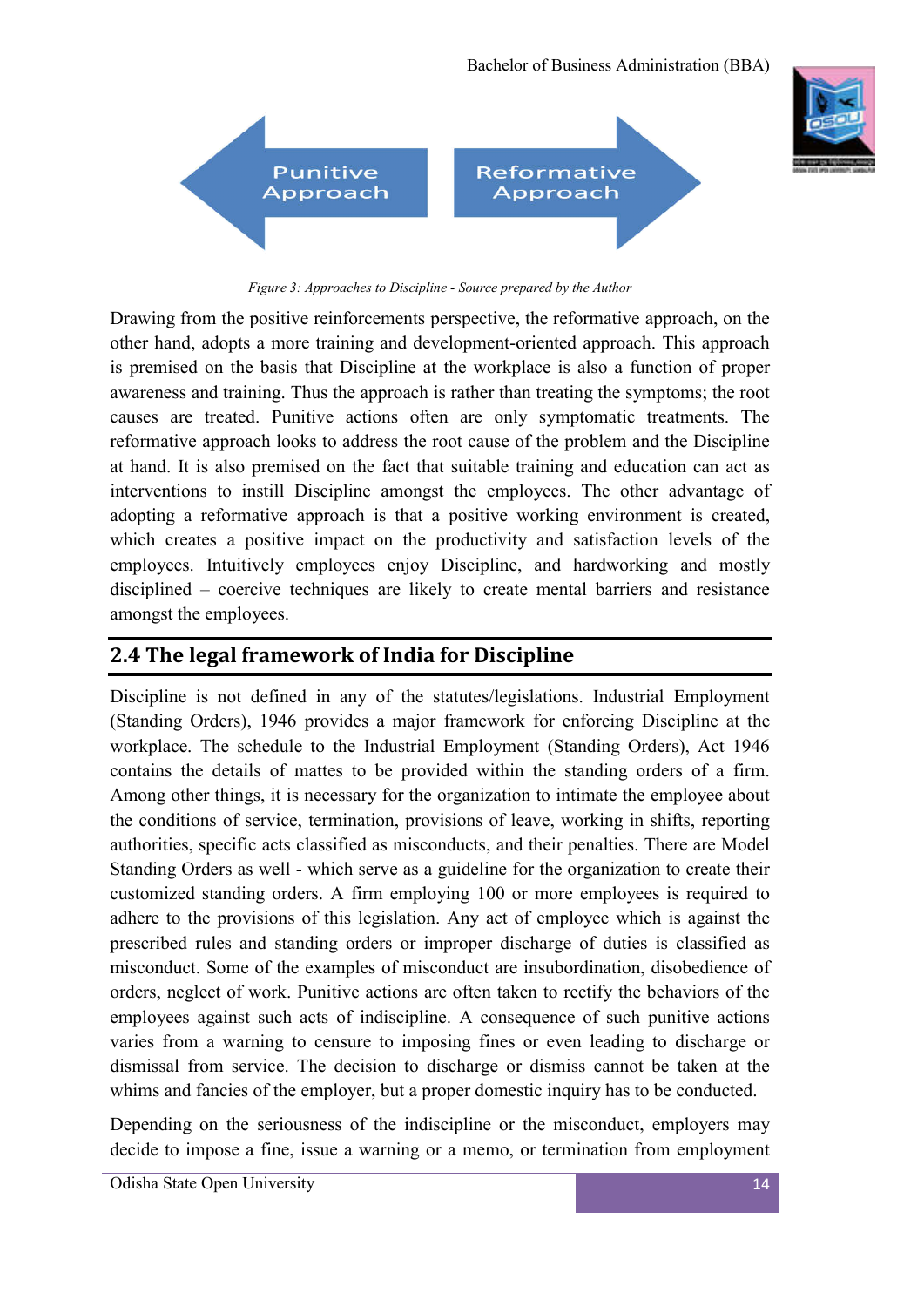(which includes both discharge and dismissal). Each of these actions/punishments for indiscipline are covered under separate legislation. The rules and some details of conditions of service are as per the certified standing orders, which is governed by Industrial Employment (Standing Orders), 1946. The provisions for imposing a monetary fine/penalty and methods of deduction of the same from the wages or salaries are under the purview of the Payment of Wages Act, 1936 – under Section 7 (2)– Deduction from wages which can be in the form of fines, absence from duty, a deduction for damage of goods or loss of property. The deductions mentioned here are likely to emanate from an act of indiscipline. The other major punishment meted out to enforce Discipline is the termination of the employment or the suspension of the employee – both of these are covered under the Industrial Disputes Act, 1947. Suspension of an employee is the temporary cessation of employee-employer relation, while discharge or dismissal of the employee is the permanent cessation of the employee-employer relationship. Retrenchment is another form of temporary cessation of employment owing to the reduced workload or demand with the employer. It is important to note that as per Section 2A of the ID Act, 1947 – discharge, dismissal, termination, or suspension gives rise to a dispute automatically - the resolution of which is subject to relevant provisions to be covered in the subsequent section. It is also important to remember that any form of punishment that is decided to be meted out has to follow the principles of natural justice, and the employee has to be given an adequate chance to explain themselves. Figure 5summarizes the various possibilities for termination of employment owing to misconduct. As per the relevant legislation and provisions, the following needs to be ensured for the different types of termination resulting from misconduct:

- Suspension or Suspension pending Enquiry Enquiry proceedings need to be carried out
	- o Proceedings need to be completed within ten days as per model standing orders.
	- o If the employee is kept suspended beyond 30 days and inquiry proceedings are delayed, then subsistence allowance is to be paid at the rate of  $3/4^{th}$  of the wages.
	- o If enquiry proceedings are delayed because of the employee, then subsistence allowance is to be reduced to  $1/4<sup>th</sup>$  of the wages.
	- o The subsistence allowance is to be paid subject to the condition that the employee does not take alternate employment.
- Discharge Simplicitor
	- o This is a technical term for honorable discharge from the services or discharge without stigma. The employer decides to terminate the employment as per the relevant provisions in the employment contract or the pre-agreed upon terms and conditions.
- Dismissal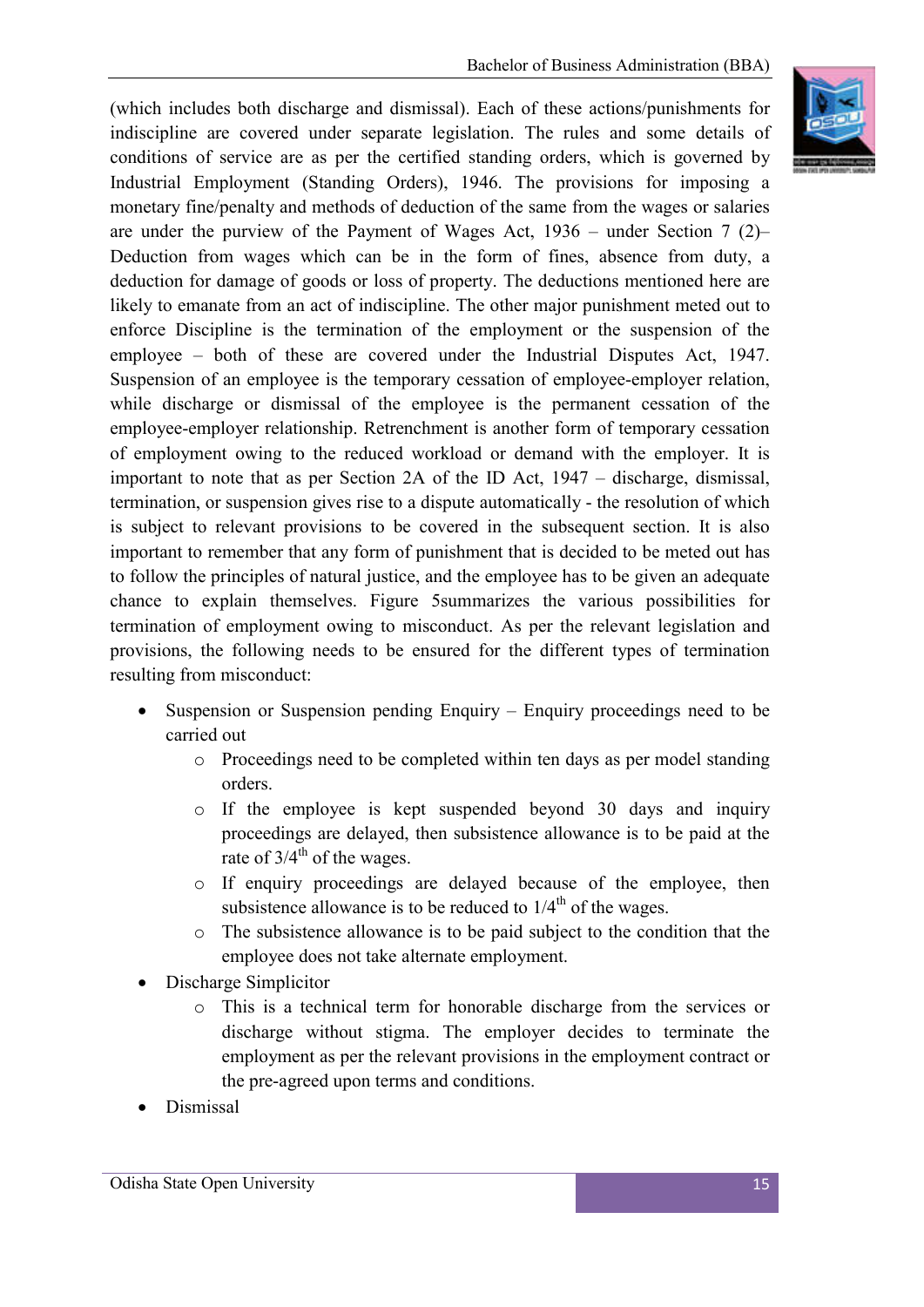o This is the termination of employment with stigma. Depending on the seriousness of the misconduct, dismissal is an issue. In certain cases, the benefits also tend to be compromised.



In addition, retrenchment and layoff are special cases of termination of employment. However, they are not related to the disciplinary proceedings; as a result, these have not been covered here.



*Figure 4: Figure showing the various forms of termination*

### **2.5 Some Basics of Domestic Enquiry**

Grievance resolution has dedicated procedures. On similar lines, Domestic Enquiry is the necessary procedure to take care of disciplinary proceedings. Principles of Natural Justice form the basis for the Disciplinary Proceedings and Domestic Enquiry. Figure 6 presents a flow of the conduct of domestic enquiry. It also introduces some key terms with respect to a domestic enquiry in a disciplinary proceeding.

• Misconduct

The misconduct or allegation of misconduct forms the basis for the disciplinary proceedings. Misconduct is any activity that is in contravention of the existing regulations, code of conduct. Unlike an unknown error or a mistake, misconduct is intentional wrongdoing. The conditions of service must be made clear to the employees before they accept employment. Any change in rules or code of conduct should be informed to the employees before enforcing them in the form of a discipline/rules.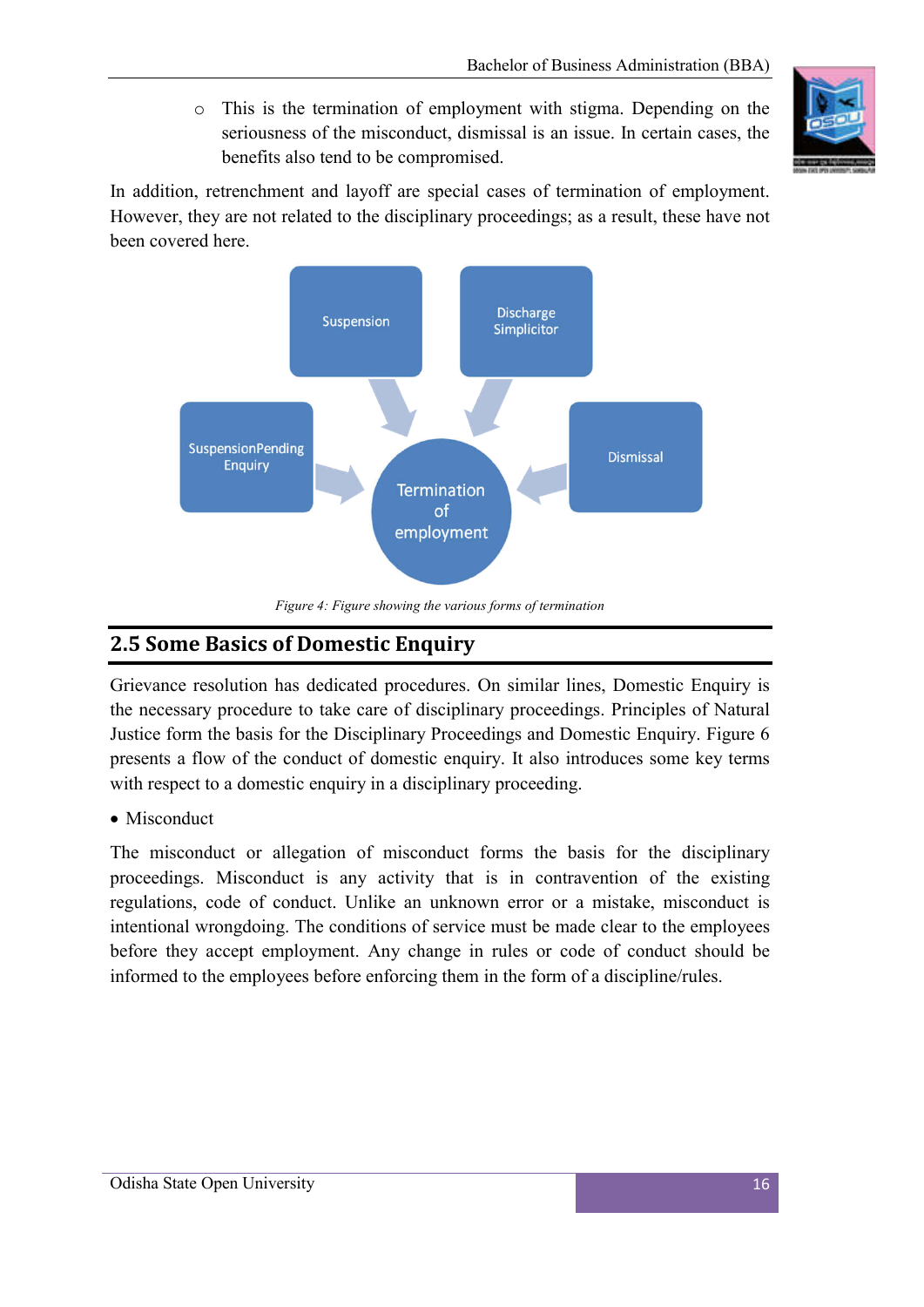



*Figure 5: Flow of conduct of Domestic Enquiry – Source Prepared by the Author on the basis of Venkat Ratnam, & Dhal (2018)*

- Charge-sheet and show cause : It is a formal communication to the employee about the alleged misconduct. The charge sheet should be specific about the violations alleged to be committed by the employee. The charge sheet should also mention the details of violations of the nature of the indiscipline. The charge sheet should have neutral language rather than accusatory or making conclusive statements. The charge sheet essentially outlines the nature of the misconduct and, therefore, a fair opportunity provided to the employee to explain themselves. The disciplinary authority may also choose to condone the misconduct taking into consideration the gravity of the alleged misconduct, the past record of the employee. For the minor nature of the misconduct, the disciplinary authority also may choose to provide a warning or impose a penalty or a fine under the relevant provision of the Payment of Wages Act, 1936. For the more serious nature of misconduct and indiscipline, the formal and proper enquiry needs to be conducted before reaching any conclusion.
- Notice of enquiry : The process of a formal enquiry begins with a notice of enquiry. It is expected to provide sufficient notice (usually about 2-3 days). The date, time and venue are also communicated in the notice of enquiry. The notice usually also mentions that employees would be provided with sufficient opportunity to present their side as well as present and examine witnesses, if any – which is similar to any judicial proceedings.
- Conduct of Enquiry : The date, time, and place for enquiry are chosen. Additionally, an enquiry officer, a presenting officer are appointed. The employee who has been charge-sheeted is allowed to defend themselves or any other employee or trade union representative willing to defend them.
- Examination of evidence/witnesses : The examination takes place in the presence of an Enquiry officer – appointed by the management and the presenting officer – who presents the details. Usually, to maintain fairness, the presenting officer and the enquiry officers are separate. Witnesses are examined and re-examined if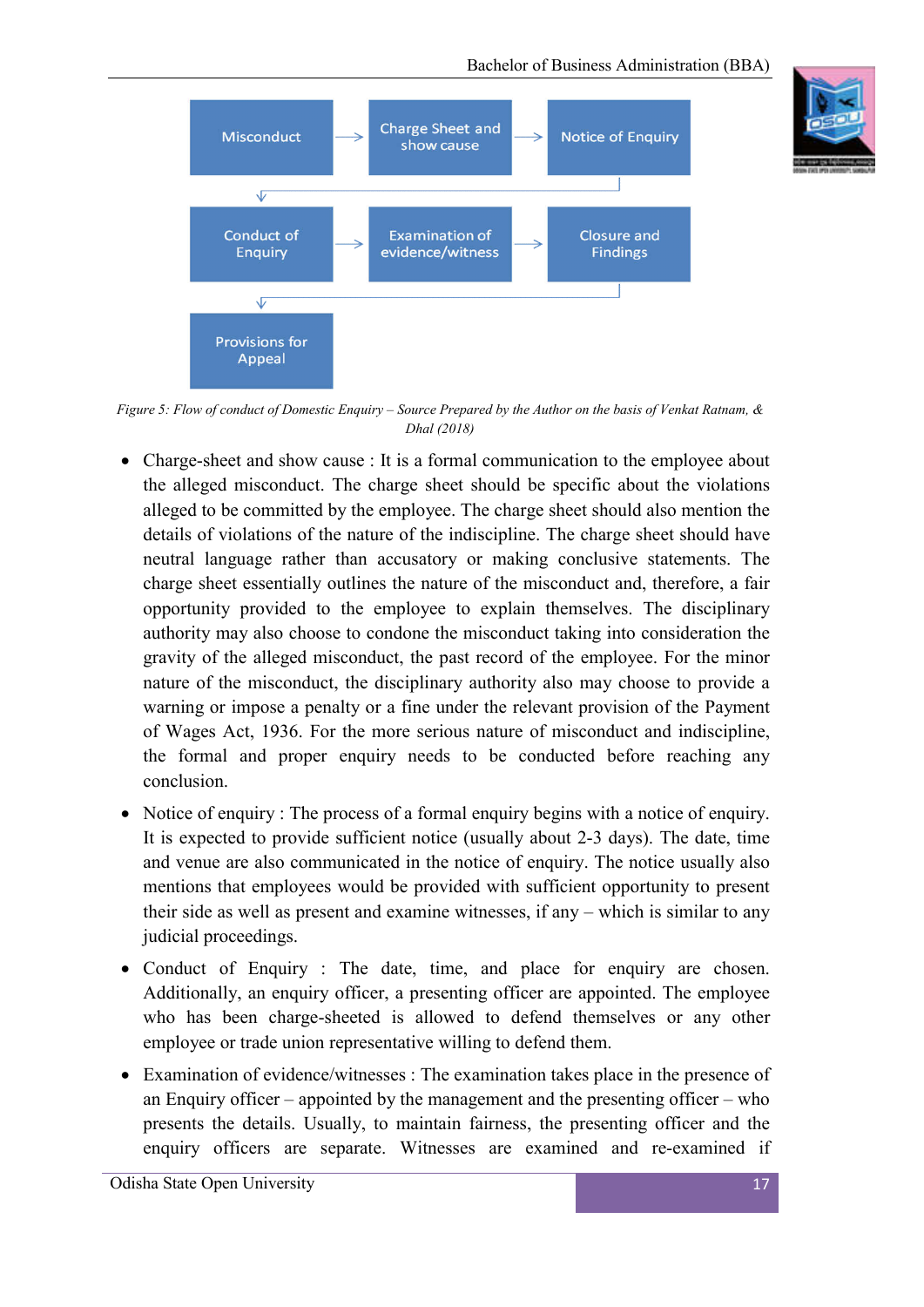necessary, but care is exercised that they are individually examined. The chargesheeted employee also is provided with the opportunity to present their witness who can be examined by the management.



- Closure and Findings : Closure usually begins with a summation of arguments by presenting officer, followed by arguments made by the charge-sheeted employee. After adequate examination of witnesses and necessary evidence, the enquiry officer documents the facts and tries to arrive at a conclusion based on the salient arguments presented by each side. The conclusion also should be well documented along with the findings reached and the necessary punishment that is being awarded. The findings of the Enquiry Officer must be presented in the form of a report clearly indicating if the employee has been found guilty of the alleged misconduct or not. Suppose found guilty then the necessary punishment.
- Appeal : The employee may not be in agreement with the findings and the consequent punishment. Reasonable time should be provided to the employee to appeal against the decision of the enquiry committee and their findings.

#### **2.6 Some forms of punishments**

Depending on the seriousness of the indiscipline committed, the employers can issue a warning or a memo, or impose a penalty or a fine, or can also suspend, dismiss or terminate from the employment. Some of the other accepted forms of punishment are also to withhold increments, demotion to a lower grade, or forfeiting the incentives of benefits. Each of the actions decided by the firm is covered under separate legislation.

However, it is to be noted that the principles of natural justice have to be adhered to before the employee can be punished for indiscipline. The principles of natural justice entail that the employee is given a fair chance to submit their reasons for the Cause of indiscipline. Normally the show cause notice issued by the employer is the chance provided to the employee to explain their misconduct. The reformative approach advocated providing adequate training to the employees to better discipline them and ensure that they are more disciplined at work. Drawing parallels between Discipline and Grievance, it is possible that employees collectively resort to certain actions, which then fall under the purview of concerted action and take the form of a collective dispute, and falls within the purview of Industrial Relations/Employment Relations. Conducting a disciplinary proceeding cannot be carried out in absentia of the employee alleged of the indiscipline/misconduct. This aspect can lead to the employee trying to stall the enquiry proceedings or buying time.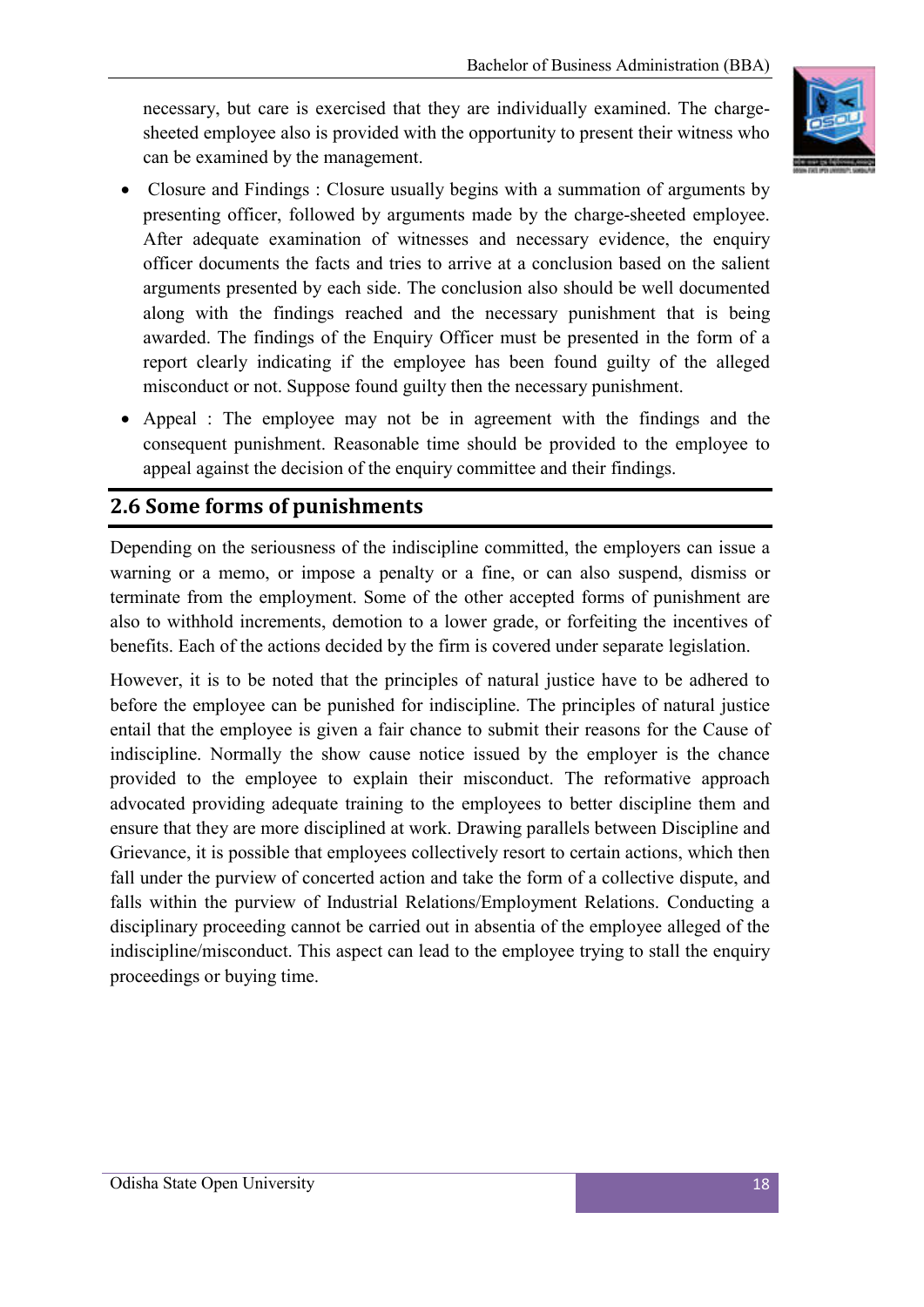



*Figure 6 : Forms of punishments-By the Author*

#### **2.7 Summary of Key Points Discussed**

Key points discussed in this module can be summarized as follows:

- Discipline is the adherence to prescribed rules and regulations and expected conduct for smooth operations at the workplace. It is necessary for increased efficiency, satisfaction levels of work, and reduced incidences of accidents. Enforcement of Discipline at the workplace is the prerogative of the firm.
- Lack of Discipline at the workplace is often under the domain of misconduct. Some examples include late coming to work, indulging in alcohol abuse during work hours, violent behavior at the workplace, threatening the co-workers or the supervisors, theft of materials, neglecting work, refusal to obey orders, etc.
- The punitive approach and the Reformative approach are the two major approaches for enforcing Discipline in organizations. The punitive approach rests on the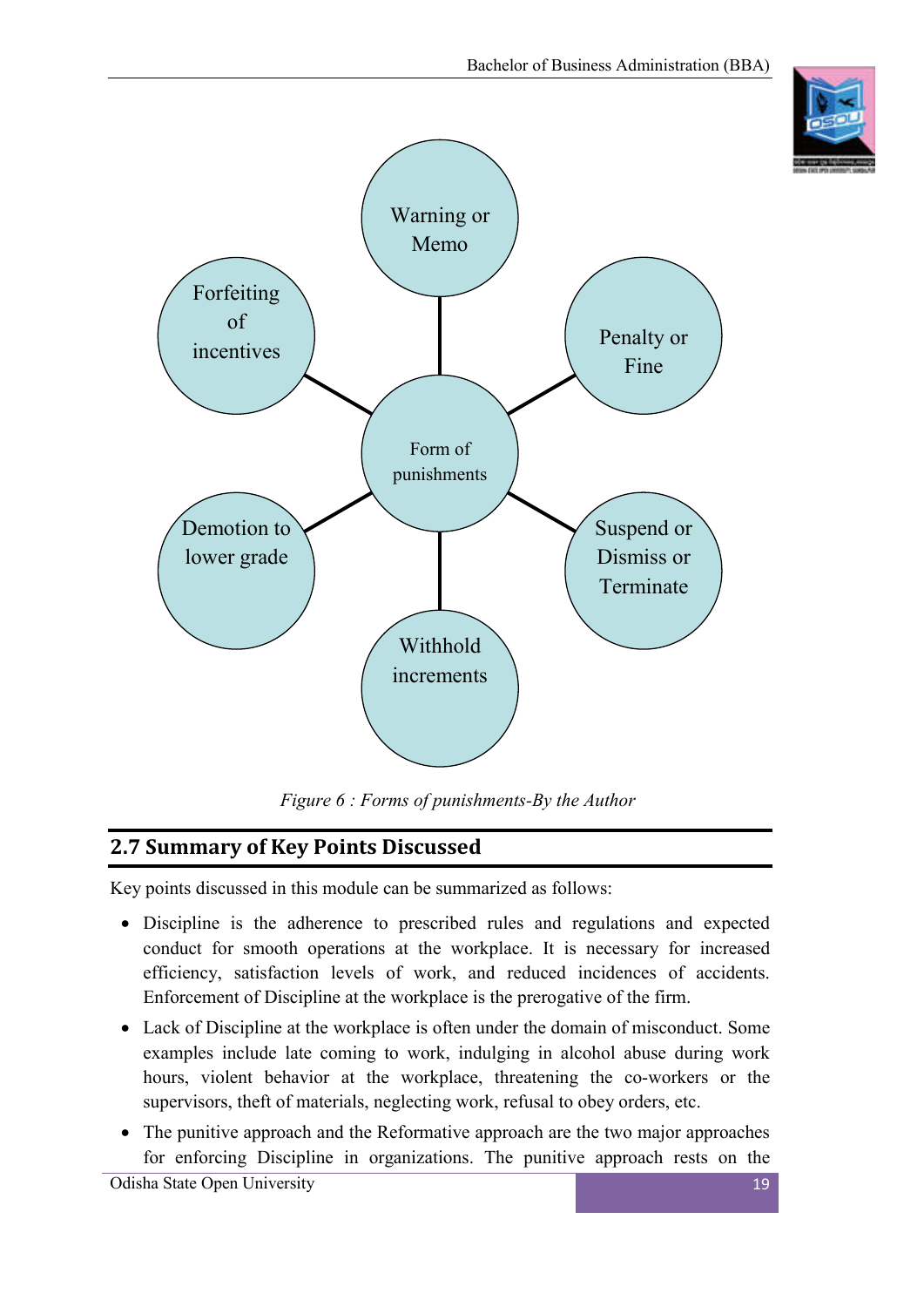negative reinforcements to ensure that the required behavior is solicited or the problematic behavior is reduced. The reformative approach rests on the premise of positive reinforcements in which the expected behaviors are incentivized. The reformative approach also looks at disciplinary issues through the prism of training and development.



- Depending on the seriousness of the disciplinary issues, a penalty in the form of issuing a warning, condoning, issuing a memo, imposing a fine, or suspension or dismissal is decided. Suspension or dismissal are considered more serious forms of penalty, and it is expected that due processes of enquiry are followed.
- Industrial Employment (Standing Orders)Act, 1946, Industrial Disputes Act, 1947, and Payment of Wages Act, 1936 is the relevant legislation that provides the required framework for Discipline and misconduct at the workplace. Within the purview of disciplinary proceedings, suspension, suspension pending enquiry, discharge Simplicitor, and dismissal are the major forms of punitive actions. Any form of termination is deemed to be an industrial dispute as per Section 2A of ID Act, 1947.
- Principles of Natural Justice have to be adhered to for the conduct of a disciplinary proceeding before coming out to a conclusion and deciding on the punishment for the alleged indiscipline or misconduct.
- The various steps in a disciplinary proceeding are:
	- o Allegation of misconduct
	- o Charge Sheet and Show Cause
	- o Notice of Enquiry
	- o Conduct of Enquiry
	- o Examination of evidence and witnesses
	- o Closure and Findings
	- o Provisions for Appeal
- We can draw parallels between Grievance and disciplinary proceedings. Both are formal processes and need to be expressed formally in the organizations. A grievance is usually raised by the employee against some form of dissatisfaction, whereas a disciplinary issue is generally raided by the employer/management/supervisor against an employee for violating certain rules/regulations or code of conduct. Disciplinary proceedings are similar to grievance procedures.

#### **2.8 Check your progress**

- 1) What is Discipline, and why is it necessary at the workplace?
- 2) What are the approaches to Discipline?
- 3) Which are the specific legal provisions for the disciplinary proceedings?
- 4) What is the premise of Disciplinary Proceedings at the workplace?
- 5) What are the specific steps in a disciplinary proceeding?

Odisha State Open University 20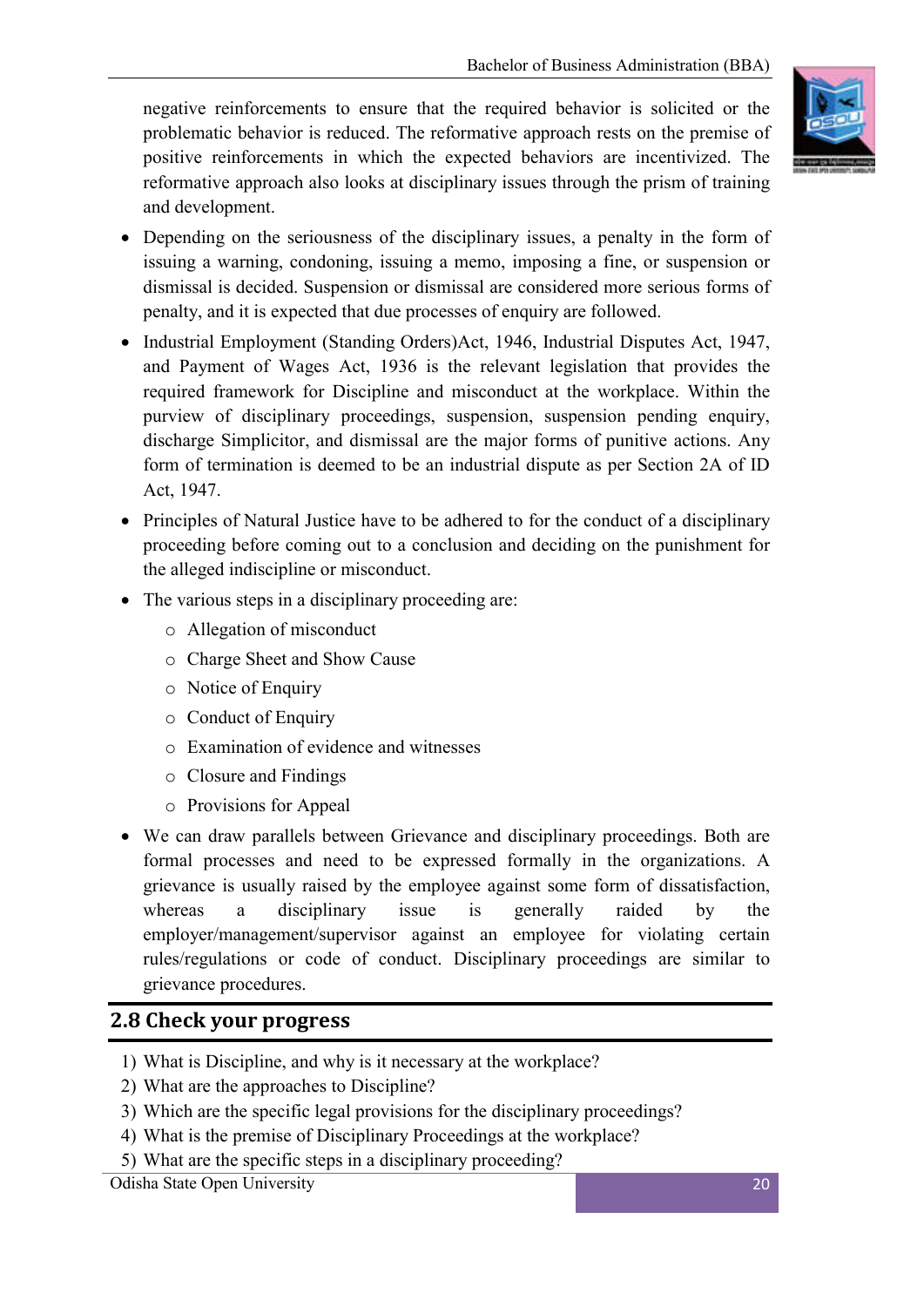6) Can Enquiry Officer for Disciplinary Proceedings be the Presenting Officer? Can Disciplinary Proceedings be conducted in the absence of the employee accused of misconduct/indiscipline?



- 7) What are the possible forms of punishments given out by employees to the erring employees?
- 8) If you were to adopt the reformative approach to Discipline, what sort of interventions would be suited to handle disciplinary issues at work?
- 9) What is the similarity between Discipline and Grievance?

#### **2.9 Key Terms**

- Discipline
- Discharge Simplicitor
- Reinforcements
- punitive approach
- coercion
- Reformative approach
- Retrenchment

#### **2.10 Further Readings/References**

- Skinner, B. F. (2014). Contingencies of reinforcement: A theoretical analysis (Vol. 3). BF Skinner Foundation.
- Pavlov, I. P., & Gantt, W. (1928). Lectures on conditioned reflexes: Twenty-five years of objective study of the higher nervous activity (behavior) of animals.
- Industrial Relations and Labor Laws, S C Srivastava, 2018. Vikas Publishing House
- Industrial Relations, C S Venkat Ratnam and Manoranjan Dhal, 2017. Oxford Publishing House
- Taxmann's Labor Laws 2021
- Labor Laws by PK Padhi, 2017, PHI Publications
- Report of First National Labor Commission, 1969
- Report of Second National Labor Commission, 2002

#### **2.11 Model Questions**

- 1) Briefly explain the various kinds of punishments for controlling of misconduct.
- 2) Briefly Explain the disciplinary proceedings of Domestic Enquiry with the flowchart Diagram.
- 3) Discuss the major legal framework for enforcing discipline at the work place.
- 4) What are the various forms of Termination resulting from misconduct?
- 5) What are the two broad approaches to Discipline derived from reinforcement theory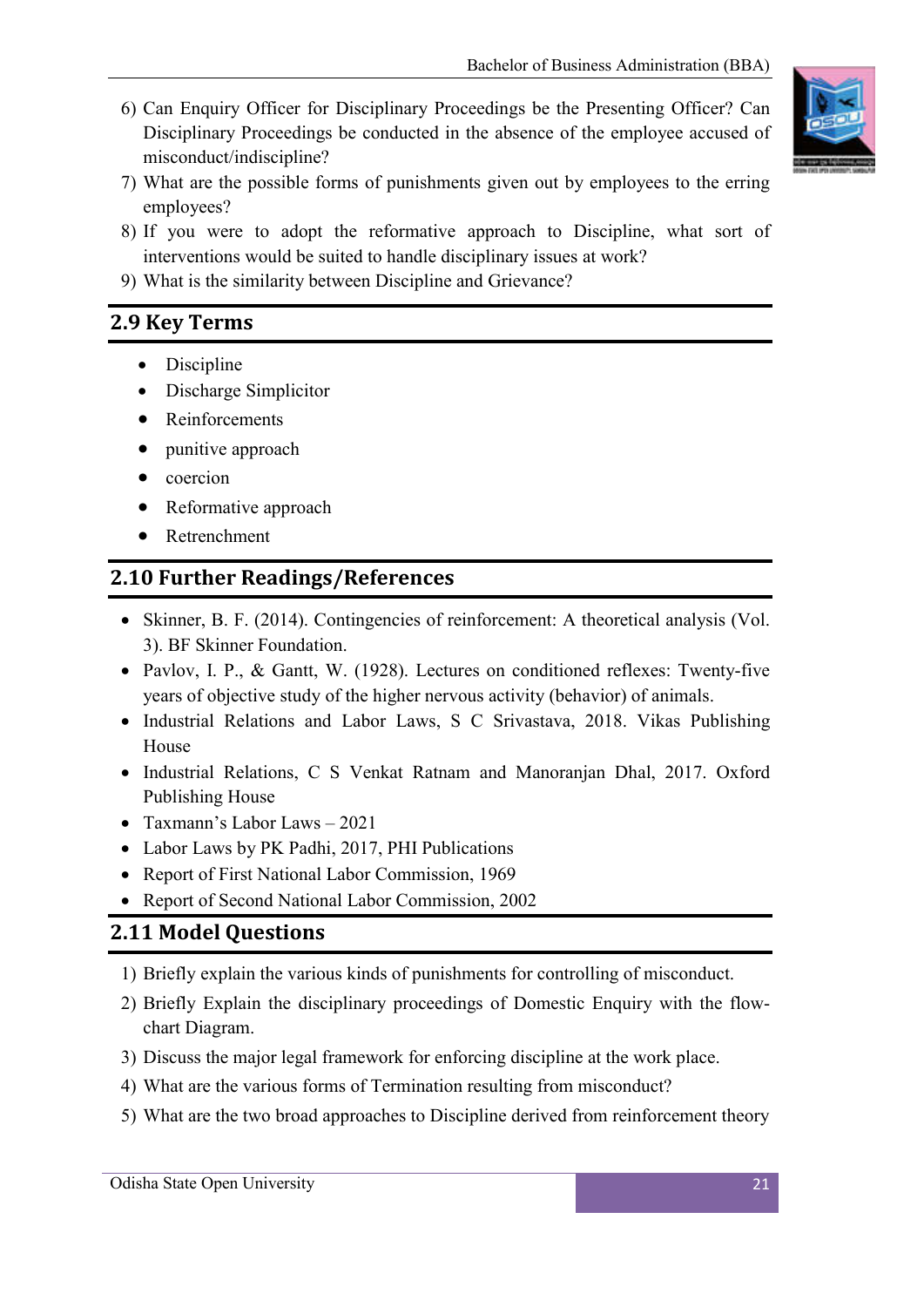### **Unit-3 Dispute Resolution**

#### **Structure :**

- 3.1 Learning Objectives
- 3.2 Definition of Dispute
- 3.3 Legal framework of India for Dispute Resolution
- 3.4 Different approaches to dispute resolution
	- 3.4.1 Statutory method
	- 3.4.2 Non-statutory method for Dispute Resolution
- 3.5 Linkage of Collective Bargaining and Dispute Resolution
- 3.6 Summary of Key Points Discussed
- 3.7 key Terms
- 3.8 Check your progress
- 3.9 Further Readings/References
- 3.10 Model Questions

### **3.1 Learning Objectives**

This unit aims to explain the scope and purview of disputes and the various dispute resolution mechanisms at the workplace provided within the Industrial Disputes Act, 1947. At the end of this unit, students would be able to :

- Understand and define a Dispute
- Understand the types of disputes at the workplace
- Understand the legal framework for dispute resolution in India
- Link the Grievance, Discipline and dispute resolution

### **3.2 Definition of Dispute**

The Oxford English dictionary defines a dispute as "*a disagreement or an argument* (about something)." In the context of this module, we understand the term dispute as a dispute at the workplace or an industrial dispute. The term is defined in Trade Unions Act, 1926 as "*trade dispute*" and Industrial Disputes Act, 1947 as "*industrial dispute*." It means, "*any dispute or difference between employers and employers or between employers and workmen or between workmen and workmen which is connected with the employment or non-employment or the terms of employment with the conditions of labor, of any person*" (Section 2 (k), ID Act, 1947 – Taxmann's Labor Laws, pg. 292). Trade Dispute is defined in the Trade Unions Act, 1926 on similar lines, with the only semantic difference being the word '*trade'* is used instead of 'industrial.' Based on the definition of 'industrial dispute'/'trade dispute,' the main characteristics are some differences/argument, connected directly to the employment or terms of employment and between two or more actors involved in the employment. The term '*any person* towards the last part of the definition has a narrower meaning and connotes the person or persons involved in the dispute must have direct or substantial interest with the nature

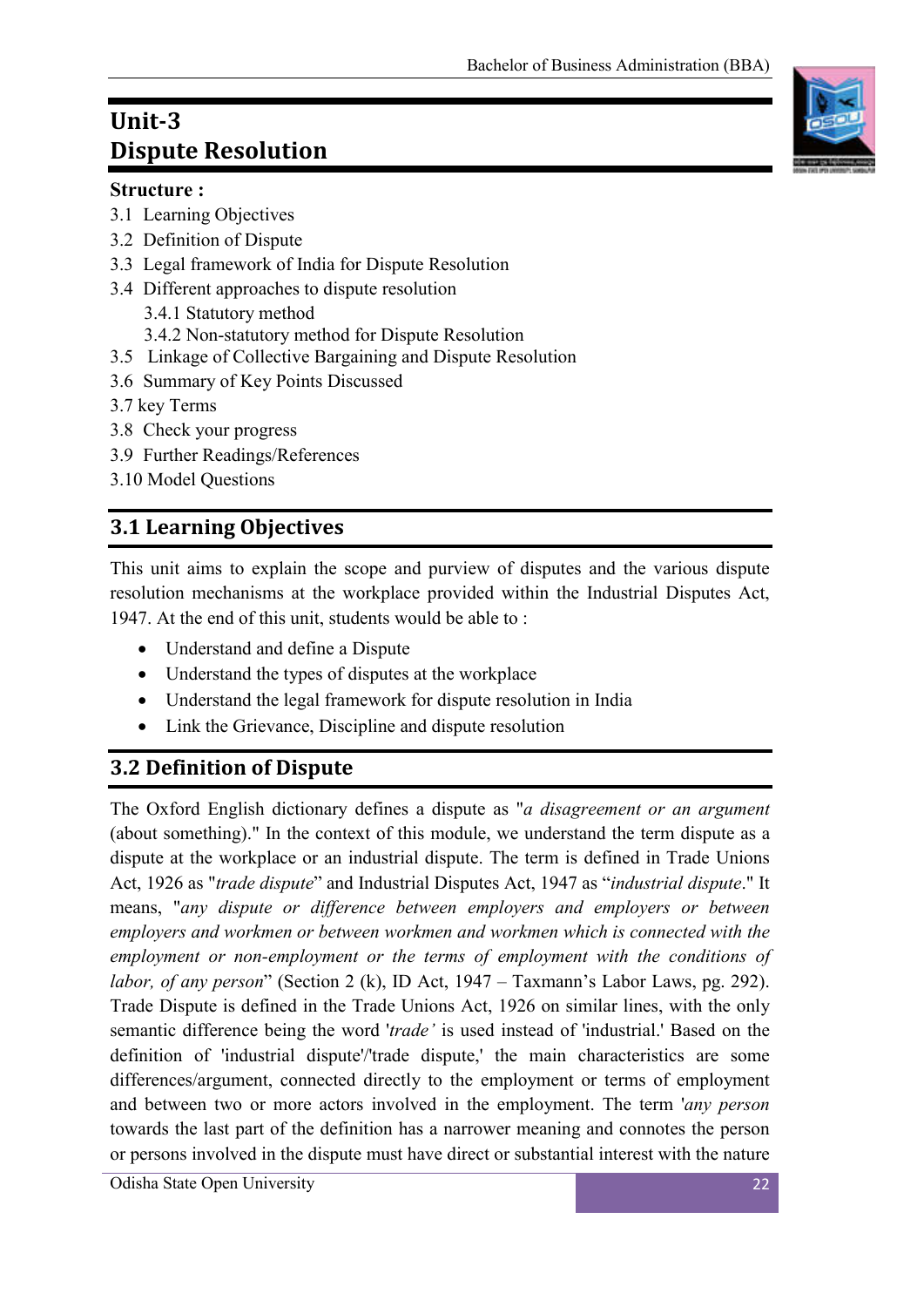of dispute involved or raise. Figure 7 provides a concise summary of the linkage between dispute grievance and Discipline.





*Figure 7: Figure explaining the linkage between dispute, Grievance, and Discipline. Source Prepared by the Author*

A grievance is a formal expression of discontent by an employee against some aspects related to the employment or the conditions of employment, and redressal is a proactive method to try and reach a solution rather than it being escalated and intervention of appropriate authorities. Similarly, employers are allowed to enforce Discipline at the workplace to ensure better productivity. However, certain forms of punishments meted out as an outcome of enforcing Discipline are treated as a dispute in which the intervention of appropriate authorities might be needed. Discipline is also a proactive approach in which there is limited necessity to escalate matters to a level of dispute except if the disciplining is related to the termination or some forms of suspension. On the lines of a grievance, the dispute can be raised by an individual employee or a group or a collective of employees – usually, the trade union representing the workers.

#### **3.3 The Legal Framework of India for Dispute Resolution**

The Industrial Disputes Act, 1947, is the sole legislation in India as far as dispute resolution provisions are concerned. Figure 8 shows the flowchart for dispute resolution provisions as per ID Act, 1947. In the earlier subsection, the industrial/trade dispute is explained. It has to be understood with another term, '*settlement'* defined in Section 2(p) as '*settlement'* includes any agreement reached during the conciliation proceedings or a written agreement reached by the employer and employee. Other relevant sections of the ID Act, 1947 include Sections 2A, Sections 10, 10A, 12, 18, and 33 A. As pointed out in the earlier unit on disciplinary proceedings, Section 2A provisions deem discharge, dismissal, or termination to be an industrial dispute.

Section 18 provides the framework for the types of settlements under the ID Act, 1947. Whenever a difference or misunderstanding arises with respect to things associated with the nature of employment or the conditions of service, the intuitive approach is to sort these out by mutual discussion and reach an agreement. This agreement is referred to as the collective bargaining agreement, and the process is called collective bargaining.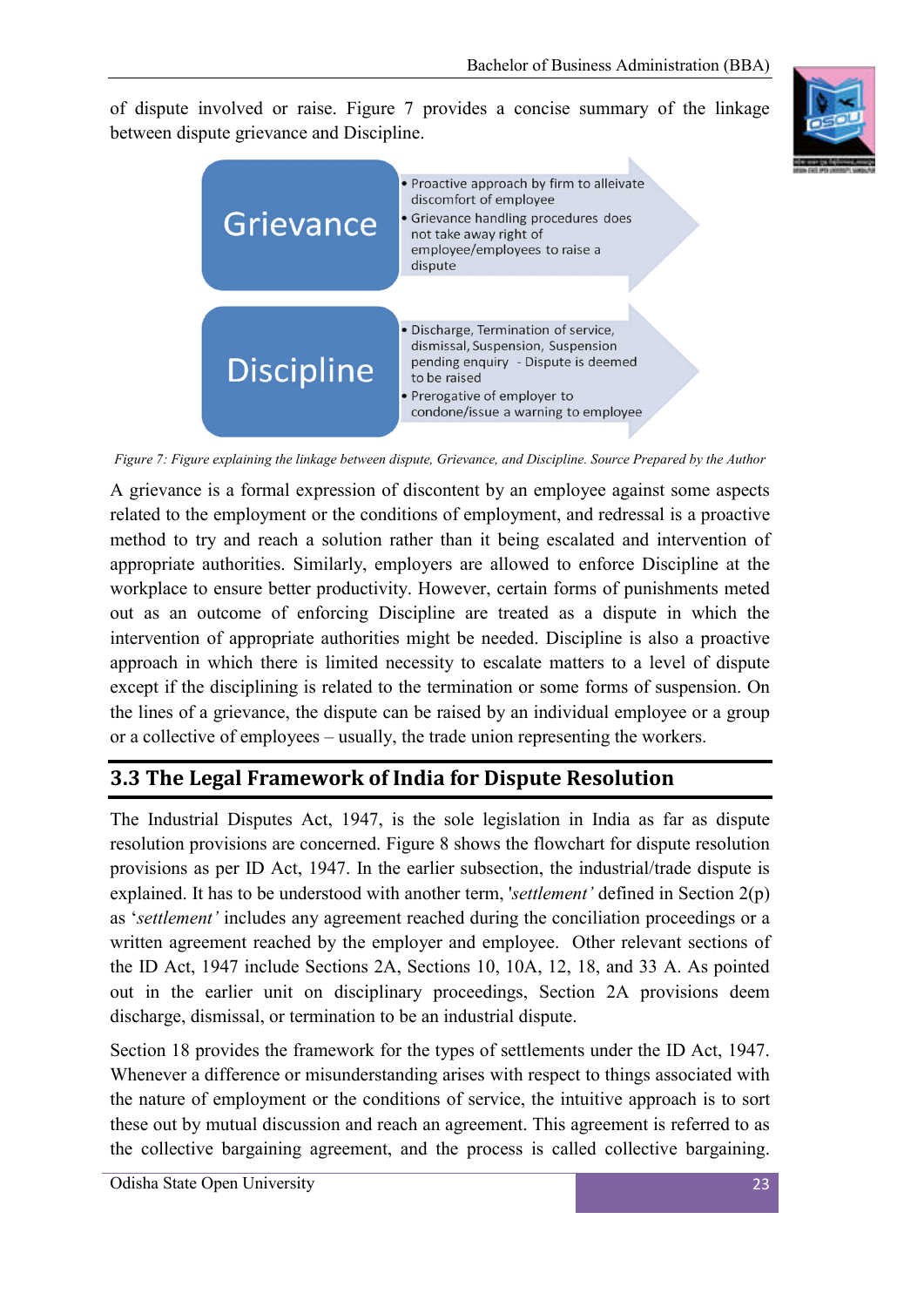Usually, this is an effective technique for a collective grievance or a dispute – for individual dispute/grievance, this method may not be effective. The applicability of such an agreement also is limited only to those employees who are party to the talks and agreement. The outcome referred to as an agreement is covered by the provisions of section 18 (1) of the ID Act, 1947. However, the collective bargaining talks are likely to remain inconclusive, in the case where there are provisions for conciliation by the conciliation officer. The agreement reached in the presence of a conciliation officer is applicable to all the employees. Since the unit is focusing on Grievance and disciplinary aspects, we will not delve into the role and modalities of conciliation officer and conciliation proceedings. The conciliation proceedings also may fail, and it is mandatory for the conciliation officer to send a failure report to the appropriate government for further action. The appropriate government may further refer it to arbitration. The employee and employer also have a provision for voluntary arbitration under Section 10 A. The outcome achieved in either the arbitration or the voluntary arbitration is referred to as an award. The award is applicable to all employees. There are other methods/mechanisms such as a court of inquiry, adjudication, in addition to arbitration, voluntary arbitration, conciliation, which are applicable in the context of an industrial dispute. Discipline or Grievance has a very narrow definition, and some issues or aspects might be covered under the provision of these. It is also to be mentioned that with the pendency of a dispute, the employer cannot change/alter the conditions of service, else that also would raise a separate dispute.



 *Figure 8: Flowchart of dispute resolution - taken from Balasubramanian and Jena, 2021*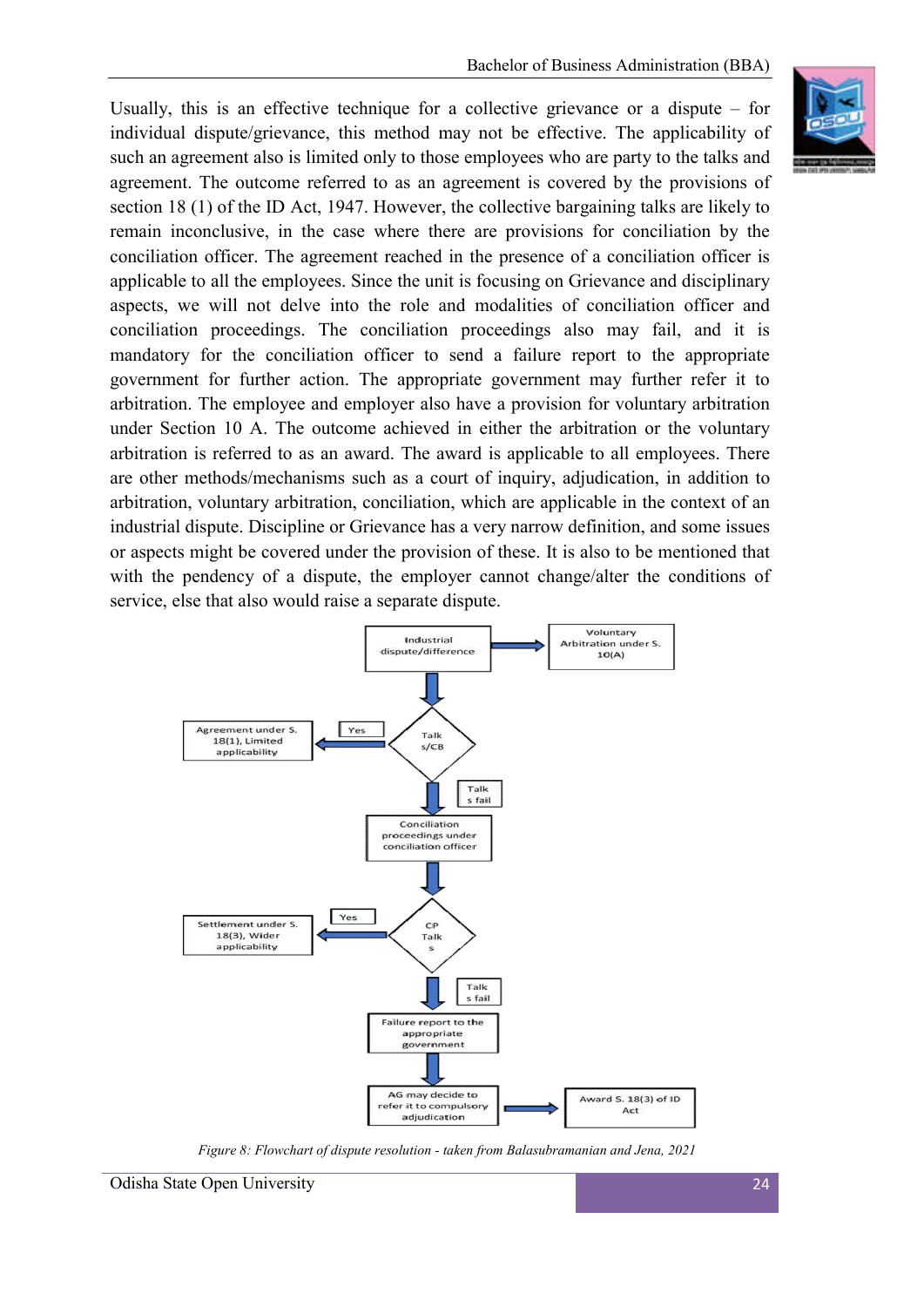#### **3.4 Different Approaches to the Dispute Resolution**

#### **3.4.1 Statutory method**

This section mentions an indicative list of the statutory methods mentioned for dispute resolution. These methods are other than the provision under the ID Act, 1947. The philosophy of these methods is to adopt a more proactive approach to grievance handling and dispute resolution to limit or reduce the intervention of appropriate government or judiciary. Figure 9 presents a flow of statutory methods for dispute resolution.



*Figure 9: Figure summarizing the flow of the statutory methods of dispute resolution Source Prepared by the Author based on Srivastava, 2018*

#### *– Works Committee*

In addition to the specific processes mentioned above, there is a provision under Section 3, as per ID Act, 1947, for the constitution of a works committee in industrial establishments employing 100 or more employees. The works committee consists of representatives of employers as well as representatives of employees. The aim of the works committee is to promote and maintain cordial relations between employees and employers. They are allowed to comment upon matters of common interest or concern to both employees and employers. While there is agreement that the works committee is not to do away with the trade unions or their role in the collective bargaining, the language can be interpreted as a more proactive step to ensure smooth employee relations. The matters under the purview of the works committee are more on the dayto-day operations and not aspects that are linked with conditions of service. To that extent, the works committee can also take a look at aspects of Grievance of the employee or the disciplinary aspects (those which are not deemed to be serious). The decision of the Works committee is not binding or enforceable – they are only of advisory nature. However, assessment of the efficacy of the works committee is not encouraging. There is a general agreement amongst trade unionists, managers, and academics about the dismal record of the works committee. The main reasons for the non-performance of the Works Committee seem to be understood as lack of clarity on the scope of the committee, trade unions feeling threatened by the committees, and the advisory nature of the committee. First National Labor Commission had suggested some measures such as responsive attitude from management, support from trade unions, well-defined scope, and proper adherence to the recommendations of the works committee.

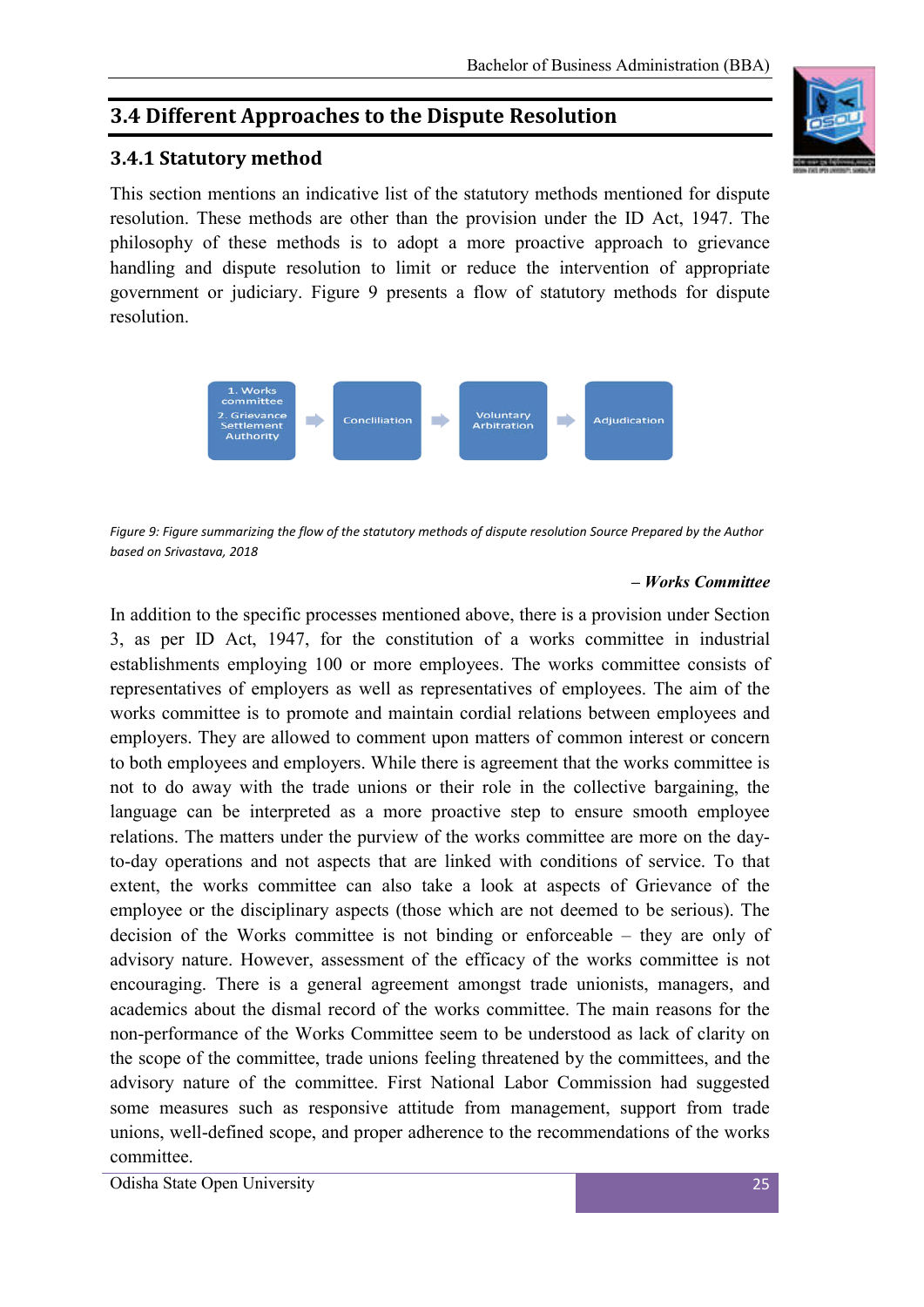#### **3.4.2 Grievance Settlement Authorities**

Model Standing Orders has a provision for the constitution of a Grievance Settlement Authority. Factories Act, 1948 also requires the appointment of a welfare officer to take care of grievances of employees. The ID Act, 1947 Section 9 C further provides such authorities which can deal with day-to-day grievances of employees rather than relying on the tedious procedures of raising disputes or the long-drawn process of collective bargaining. The Grievance Settlement Authority and its provisions are dealt with in detail in unit 1 on Grievance.

 *Conciliation :* The conciliation process is a third-party mediated process for faster settlement of disputes. Under the relevant provisions of the ID Act, 1947 – the appropriate government makes provisions for mediating the dispute resolution between employees and employers. ID Act, 1947 stipulates the appointment of conciliation officers and boards of conciliation. There is a separate Central Industrial Relations Machinery (CIRM) that actively pursues conciliation in troubled industries. The legislations also are such that conciliation is invoked in public sector industries if there is a strike or a lock-out notice. Such an overarching power for the appropriate government is to ensure that industrial peace necessary for economic development is maintained. Figure 8 gives a brief outline of the involvement of conciliation machinery during dispute resolution. It is possible that conciliation talks might fail, in which situation the conciliation officer is supposed to send a failure report to the appropriate government. The statuette also provides for a time-bound conciliation of disputes. It is to be noted that the conciliation officers are such that they can only make a conducive environment for amicable settlement of industrial dispute but cannot adjudicate or be given an award in favor of either the employee or the employer. For complex disputes, the appropriate government is also empowered to set up a conciliation board. The board consists of a chairperson and about a couple of nominees of employers and employees (equal numbers). It is expected that the chairperson of the board should be an independent person (someone not directly related to the nature of the dispute or not directly related to the industry in which the dispute is there). The conciliation officers and the boards are empowered to conduct their investigation akin to an enquiry to find out facts and reach a suitable conclusion. It is also to be noted that during the pendency of the conciliation proceedings, industrial actions such as strikes and lock-outs are prohibited as per the legislation (Srivastava, 2018).

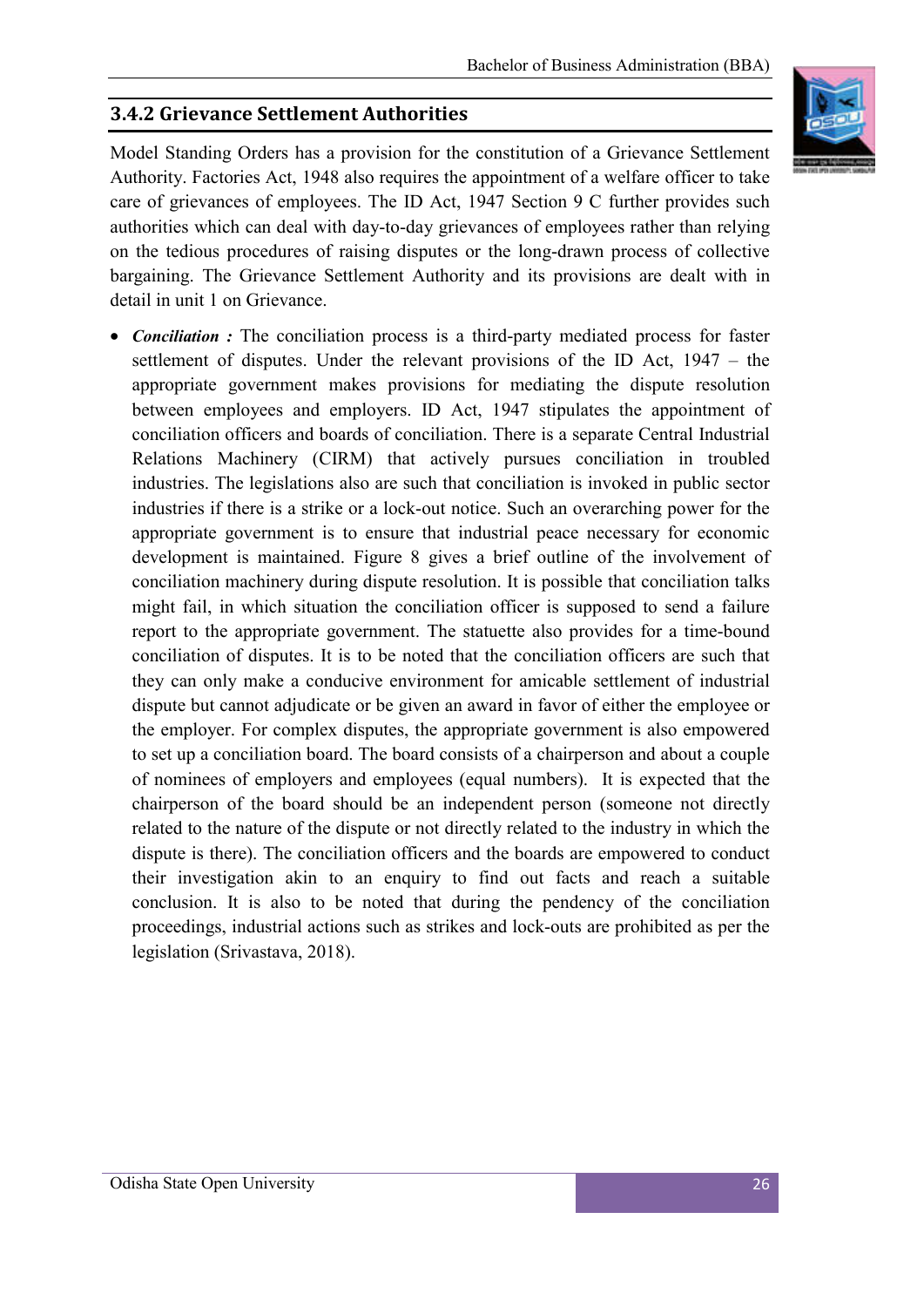- **Arbitration :** There is a provision for voluntary arbitration as per the ID Act, 1947. It is an effective method as the arbitrator is able to effectively mediate, try and break the impasse. The arbitrator is expected to try and arrive at a compromise such that all the parties involved feel that they have gained. Voluntary arbitration supposedly promotes mutual trust and is premised on the basis of voluntarism. It also promotes collective bargaining. However, the arbitrators have limited powers under the ID Act, 1947; therefore, this route might not be a preferred method. There are some conditions precedent to such as the nature of the dispute, concerns about the dispute, or the timing of referring to the dispute. It has to be referred to the arbitration before the dispute is referred to the court or the tribunal. The concerned employers and employees need to select and appoint arbitrators, including a unanimously nominated chairperson. The arbitrator then arrives at some written agreement between employers and employees. The written agreement, with consent and signatures of all concerned, is then submitted to the appropriate government. The appropriate government then publishes the same. The major shortcoming, though, is that there is no upper time limit prescribed by the legislation to arrive at a decision or arbitration. A more detailed and elaborate discussion on each of the provisions and powers can be found in the bare statute of ID Act, 1947.
- **Adjudication** : Adjudication is the final stage of dispute resolution after all possible statutory mechanisms are exhausted. The recommendation of a dispute for adjudication is generally based on the failure report of the conciliation officer by the appropriate government. It needs to be pointed out that the appropriate government does not have a time limit to recommend a dispute for adjudication. Besides, the appropriate government also can exercise discretion over the recommendation of a dispute for adjudication. Adjudicating authorities are generally labor courts, national and industrial tribunals. The scope of adjudication covers conditions of service, economic aspects such as wages, bonuses, and incentives, and matters related to leaving. This has increased reliance on adjudication rather than encouraging collective bargaining amongst the employers and employees. Consequently, the trade union movement has weakened. The long-drawn process of adjudication goes against the basic premise of swift and speedy grievance redressal, disciplinary proceedings, and dispute resolution. Adjudication is the last step in dispute resolution. The outcome of adjudication is an award under Section 18 (2) of the ID Act, 1947. However, the provision of appeal against the award is always open to either the employee or the employer. The ID Act, 1947 provides for a multitier adjudication comprising of labor courts, industrial tribunals, and national tribunals. The ID Act, 1947 also has provisions for the appointment of presiding officers, the jurisdiction of labor courts, powers and functions of labor courts.

#### **3.5 Non-Statutory Method for Dispute Resolution**

Some indicative non-statutory methods for dispute resolution are discussed below. Collective bargaining forms a major part of the non-statutory nature of dispute resolution, which is discussed in the next section.

Odisha State Open University 27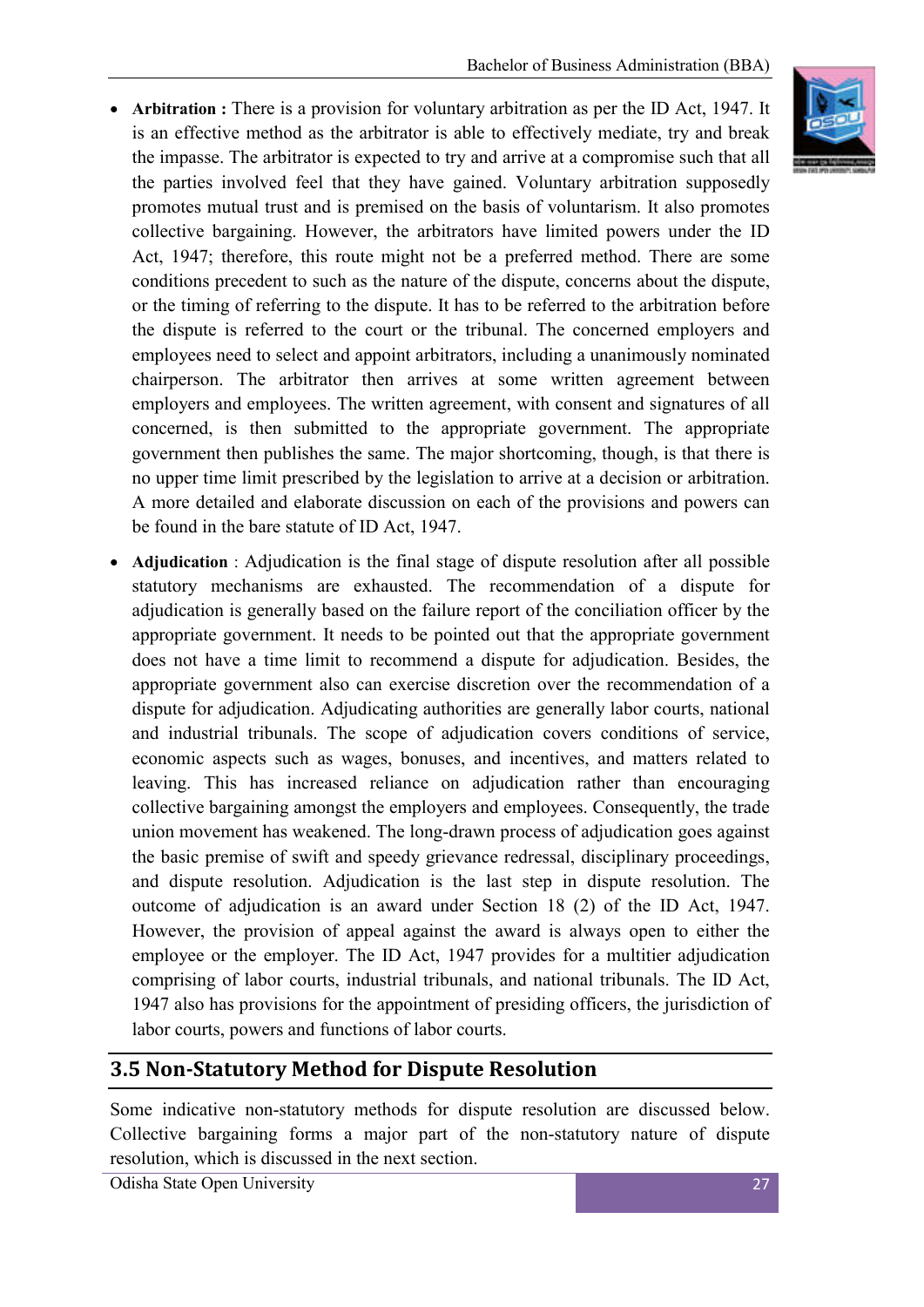- *Joint Management Council (JMC) :* The socialist philosophies underlying the formation of the country and the constitution are the basis for the joint management councils. It is premised on the importance of being one of the vital cogs in the larger development of the economy and the country. As a result, adequate consultations need to be carried out with labor at regular intervals. This was incorporated in the government industrial policy resolution of 1956. This was subsequently also incorporated in the Second Fiver Year Plan. The JMX was promoted to ensure a cordial relationship between the employers and employees. The council consists of equal representatives of employers and employees with a maximum of 12 members. The organizations having a registered trade union can nominate one member, and there is a provision of 25% of the council representation from outside members representing employees. The scope of the council includes consultation on matters of administration, retrenchment, rationalization of the workforce, and closure of operations. Matters pertaining to collective bargainings such as wages, bonuses, and incentives were kept out of the scope of the JMC. Despite best of intentions, JMCs have not been successful because of junior and inexperienced representatives nominated by employers, irregular meetings, extreme focus on grievance redressal, overlapping nature of scope with statutory provisions, lack of faith on the part of employers, and lack of proper communication amongst the employers and employees (Srivastava, 2018).
- Code of Discipline : The code of Discipline is also a purely voluntary initiative started in 1958 after the  $16<sup>th</sup>$  Indian Labor Conference. The majority of private and public sector firms have accepted the code except for defense, railways ports, and docks. As per the code, the employer/management should refrain from taking and implementing unilateral decisions, swift resolution of disputes within the available mechanisms, proceeding on a strike or a lock-out after giving notice, primacy to negotiations and talks to settle disputes, Grievance, and disciplinary aspects. The code also expects the employees and employers to avoid confrontational approaches as much as possible, promote an environment of cooperation and industrial peace and educate and train each other about their mutual obligations. The management/employers are also expected to adhere to a fair amount of workloads, avoid unfair labor practices, expedite the Grievance of employees, and enforce Discipline in an acceptable way and recognize a trade union if it is present. The employees and trade unions, on the other hand, adhere to refrain from coercion or physical harm, violence, maintain a peaceful working environment, avoid negligence during work, avoid unfair labor practice and take necessary steps voluntarily against office bearers or members going against the code (Srivastava, 2018). Regretfully the code is also not effectively implemented. The reasons can be attributed to the overlapping nature of functions with already present statutory bodies, macroeconomic effects affecting productivity and work, the politicization of labor and trade unions, and conflicting provisions between code and legislations. Owing to these confusions, the Second National Labor Commission has suggested removing the conflicting parts from the code and formalizing them into proper legislation (Srivastava, 2018).

#### **3.6 Linkage of Collective Bargaining and Dispute Resolution**

Statutory provisions apart, the collective bargaining institutions and mechanisms play an important role in the proactive resolution of Grievance, Discipline, or any dispute at

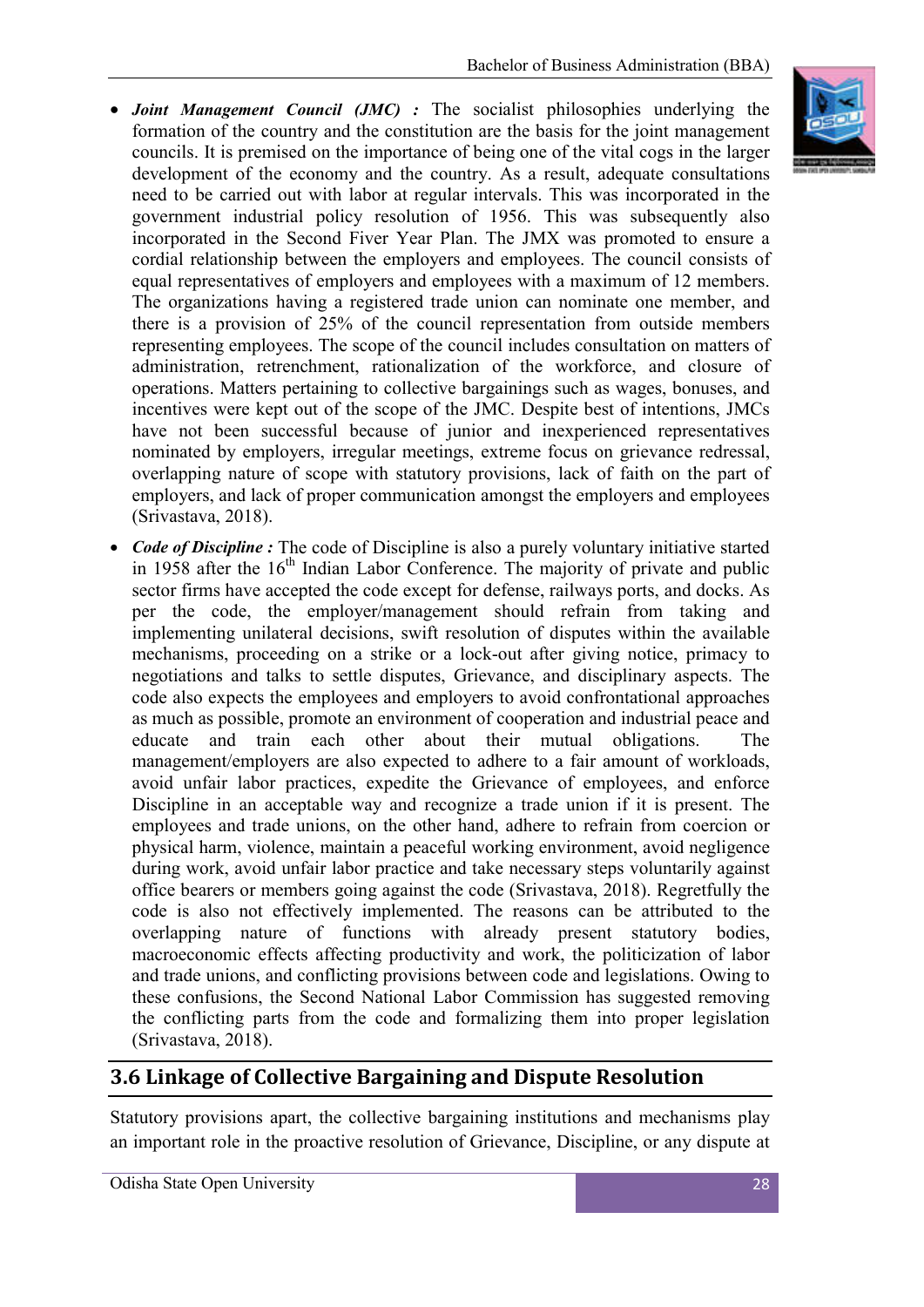the workplace. The collective bargaining is premised on the pluralistic framework, which accepts that conflict might be there between two major actors, namely the employee and the employer (See Dunlop's Framework for IR – Venkat Ratnam and Dhal, 2017), but it needs to be resolved through dialogues, rather than adopting the conflicting approach. The collective bargaining approach is also imported from European countries. The premise is that both employees and employers are equal stakeholders in the operations and have to be treated as equal partners and have an equal say in important matters, especially those related to productivity, wages, and conditions of work and service. To facilitate collective bargaining, the government has made provisions in the ID Act, 1947, Section 33 for the concept of a protected workman – under which those employees who are members of the office bearers of trade unions in that specific establishment. Besides, the governments have also come up with a list of unfair labor practices, and failure to engage in collective bargaining is listed as one of them. While the Trade Union Act, 1926 has provisions for the registration of the trade union, but it is silent on the recognition of the trade union, except the state of Maharashtra under the Bombay Industrial Disputes Act. This provision of non recognition of the trade union is acting as a major stumbling block for developing collective bargaining in India. Besides, the trade unions are also not united on the method to be adopted for the recognition of a trade union. The problem becomes more complicated due to the multiplicity of trade unions. Some states have made notable advances by coming up with provisions for recognizing trade unions as the sole bargaining agent if they have a majority and in the absence of a clear majority constituting a collective bargaining council consisting of representation from all trade unions. Another stumbling block is the limited applicability of the agreement reached under the collective bargaining only to the parties involved (under Section 18 (1) of ID Act, 1947). This also acts as a disincentive for the employers to engage in collective bargaining meaningfully. With a strong collective bargaining process, many such Grievance and discipline-related issues are likely to be handled before they blow into a dispute and put undue pressure on the dispute resolution machinery. Both the employers and employees need to be treated as mature parties who can find out the solution for their disputes through dialogues to promote collective bargaining, rather than being overprotective or extreme government interference in dispute resolution.

#### **3.7 Summary of Key Points Discussed**

Summary of key points discussed in this unit are :

- A dispute is defined as Industrial Dispute in ID Act, 1947, and as Trade Dispute in the Trade Unions Act, 1926. The three major characteristics for a dispute are:
	- o It should be directly related to the conditions of work
	- o There should be some disagreement/discontent with aspects directly related to work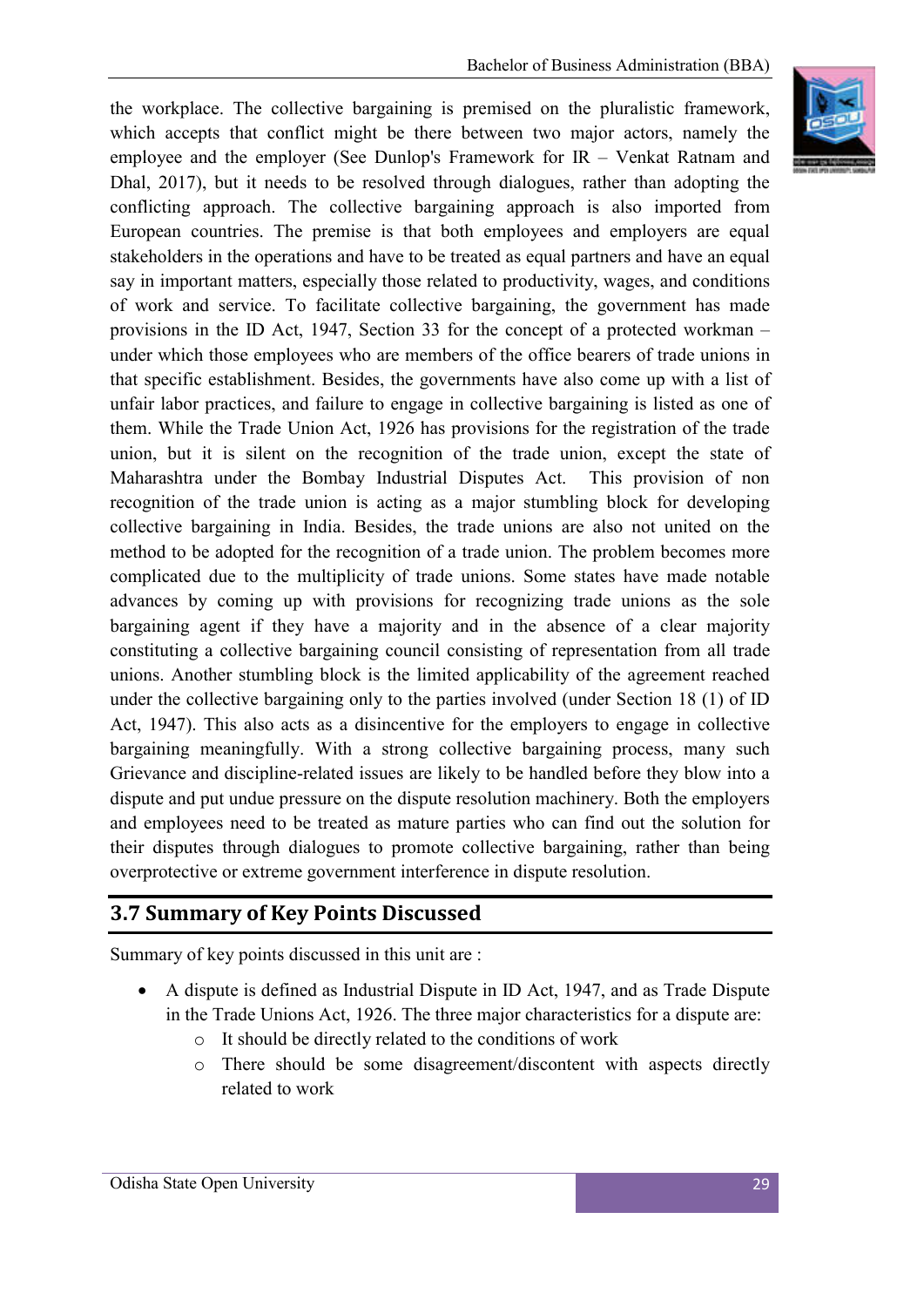o It should be between two or more parties directly related to the work (either between employer and employee, or employee and employee or employer and employer)



- ID Act, 1947 is the single legislation that contains the mechanisms for dispute resolution in India. Dispute Resolution has to be understood within the provisions of Section 2(k), Sections 2A, 33A, 10, 10A, 12, and 18.
- Section 18 talks about the settlements and different categories of settlements that arrived at the end of a dispute. The different categories of a settlement are agreement - limited applicability between those party to agreement and award – wider applicability.
- Other statutory approaches to dispute resolution include works committee, grievance settlement authorities, conciliation, voluntary arbitration, and adjudication. The outcome of conciliation, voluntary arbitration, and adjudication is an award.
- To reduce pressure on the judiciary, the labor conference and First National Labor Commission also suggested adopting certain non-statutory methods of dispute resolution, such as the joint management council and the code of Discipline.
- Collective bargaining between the employer and employee is also envisaged as an important mechanism and institution to swiftly and effectively handle a dispute. There are certain provisions that encourage collective bargaining, such as the concept of the protected workman.
- There are, however, other provisions that disincentivize the collective bargaining, such as the limited applicability of the collective bargaining agreement, the lack of provision for recognizing a trade union, lack of unanimity in the process adopted for recognition of a trade union for collective bargaining.
- Some of the states have made some provisions for setting up/deciding a sole bargaining agent or a collective bargaining council depending on the representation of the employees by trade unions.

#### **3.8 Key Terms**

- Dispute
- Settlement
- Collective bargaining
- Arbitration
- Conciliation
- Adjudication
- Code of discipline
- Trade dispute

#### **3.9 Check Your Progress**

Which are the characteristics of an industrial/trade dispute?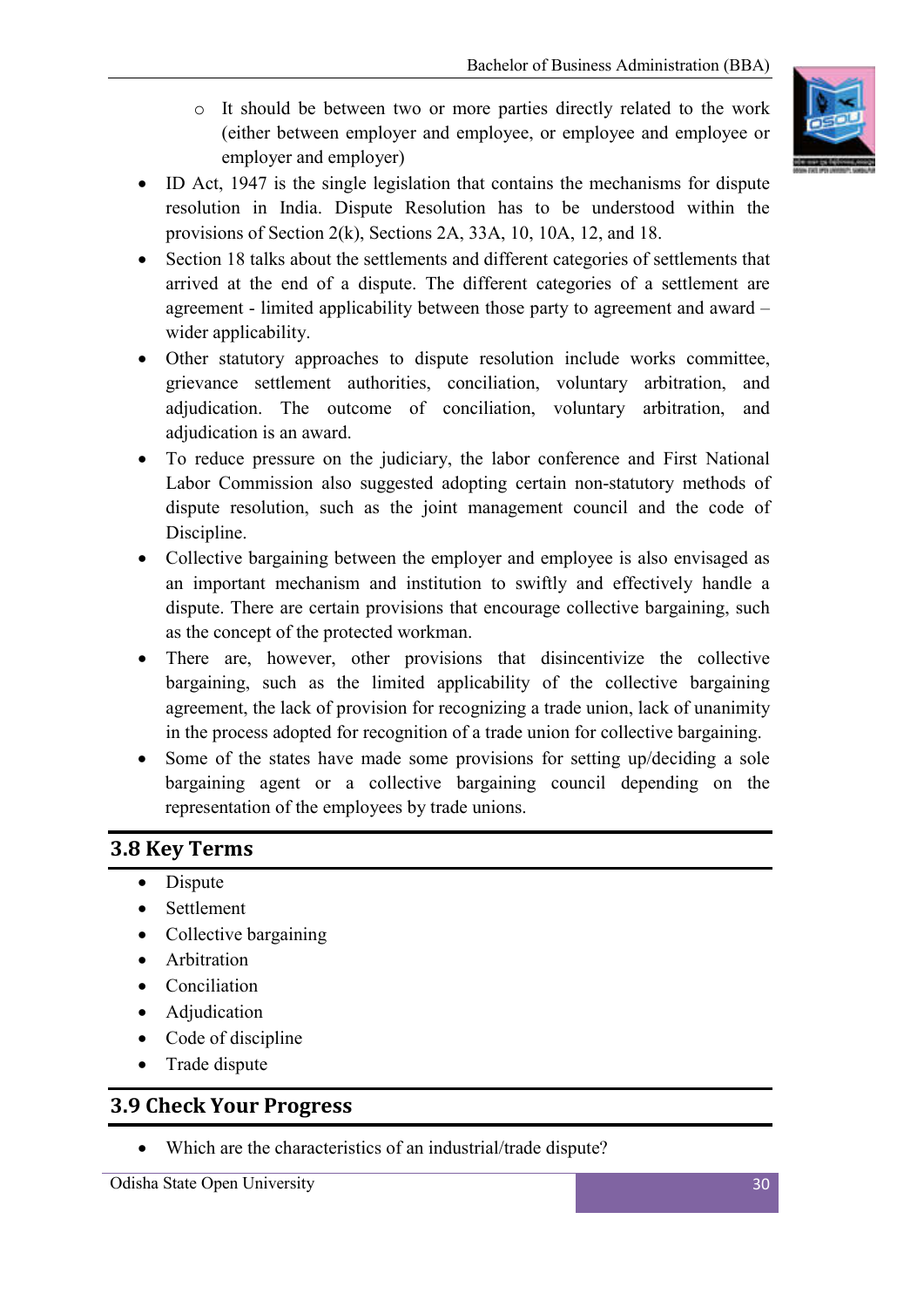- For dispute resolution, which are the specific provisions that need to be referred to?
- Which are the alternate statutory methods of dispute resolution as per relevant provisions?
- Which are the different non-statutory methods of dispute resolution for dispute resolution?
- Are statutory methods of dispute resolution open to provisions of appeal?
- What is the general hierarchy of dispute resolution through the statutory approach?
- Why does the non-statutory technique for dispute resolution exist?
- What is the advantage of collective bargaining?
- What are the specific provisions which aid in collective bargaining?
- What are the specific provisions which disincentivize collective bargaining?

### **3.10 Further Readings/References**

- Industrial Relations and Labor Laws, S C Srivastava, 2018. Vikas Publishing House
- Industrial Relations, C S Venkat Ratnam and Manoranjan Dhal, 2017. Oxford Publishing House
- Taxmann's Labor Laws 2021
- Labor Laws by PK Padhi, 2017, PHI Publications
- Report of First National Labor Commission, 1969
- Report of Second National Labor Commission, 2002

### **3.11 Model Questions**

- Discuss about the legal framework for dispute resolution in India.
- Briefly Explain the steps followed for dispute resolution.
- What are the different statutory and non-statutory methods used for dispute resolution?
- Discuss the importance of collective bargaining mechanism in the proactive resolution of grievance.

#### **Concluding Comments**

In this block, we have gained a brief understanding of grievance and grievance handling procedures, Discipline and enforcement of Discipline – in case of indiscipline or misconduct – carry out domestic enquiry proceedings and dispute resolution mechanisms which include the disputes raised because of a grievance or disciplinary proceedings. Based on the report of the Second National Labor Commission, the government also has plans of rationalizing the existing labor laws into four codes. While, in principle, there is agreement about rationalizing the multiplicity of legislations, there still is quite a lot of groundwork left before the changes can see the